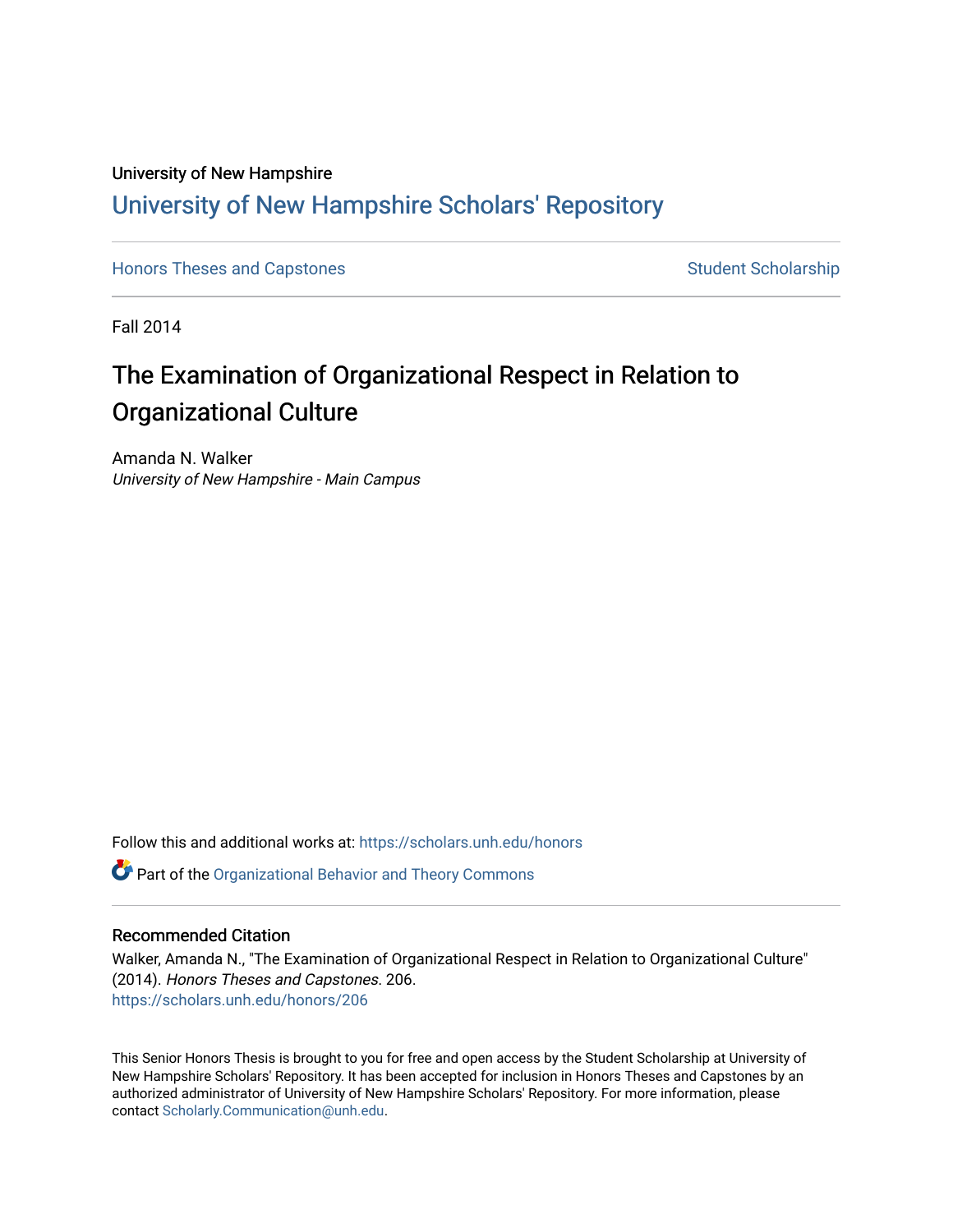## **The Examination of Organizational Respect in Relation to Organizational Culture**

**The Thesis of: Amanda Walker**

Abstract: *This paper is an in-depth examination of the connection between organizational respect and the strong roots of organizational culture. Throughout this thesis, we will examine the importance of management recognizing and implementing respect, how respect affects other behaviors and characteristics of employees, and ways in which employees tend to feel the most respected. Additionally, we will closely examine the importance of establishing feelings of support, caring, and collaboration within an organization in efforts to create an environment filled with respect. Another concept that will be examined is the idea of person-culture fit, and how the alignment of values between employees and the overall organization can ultimately make or break its success. These concepts are important, because they collaboratively determine whether or not the organization will be able to sustain itself going forward. By the end of this paper, you will have a better understanding of the importance of organizational respect and how it contributes to organizational culture, as well as how organizational respect influences organizational culture and influences employee fit in organizations.*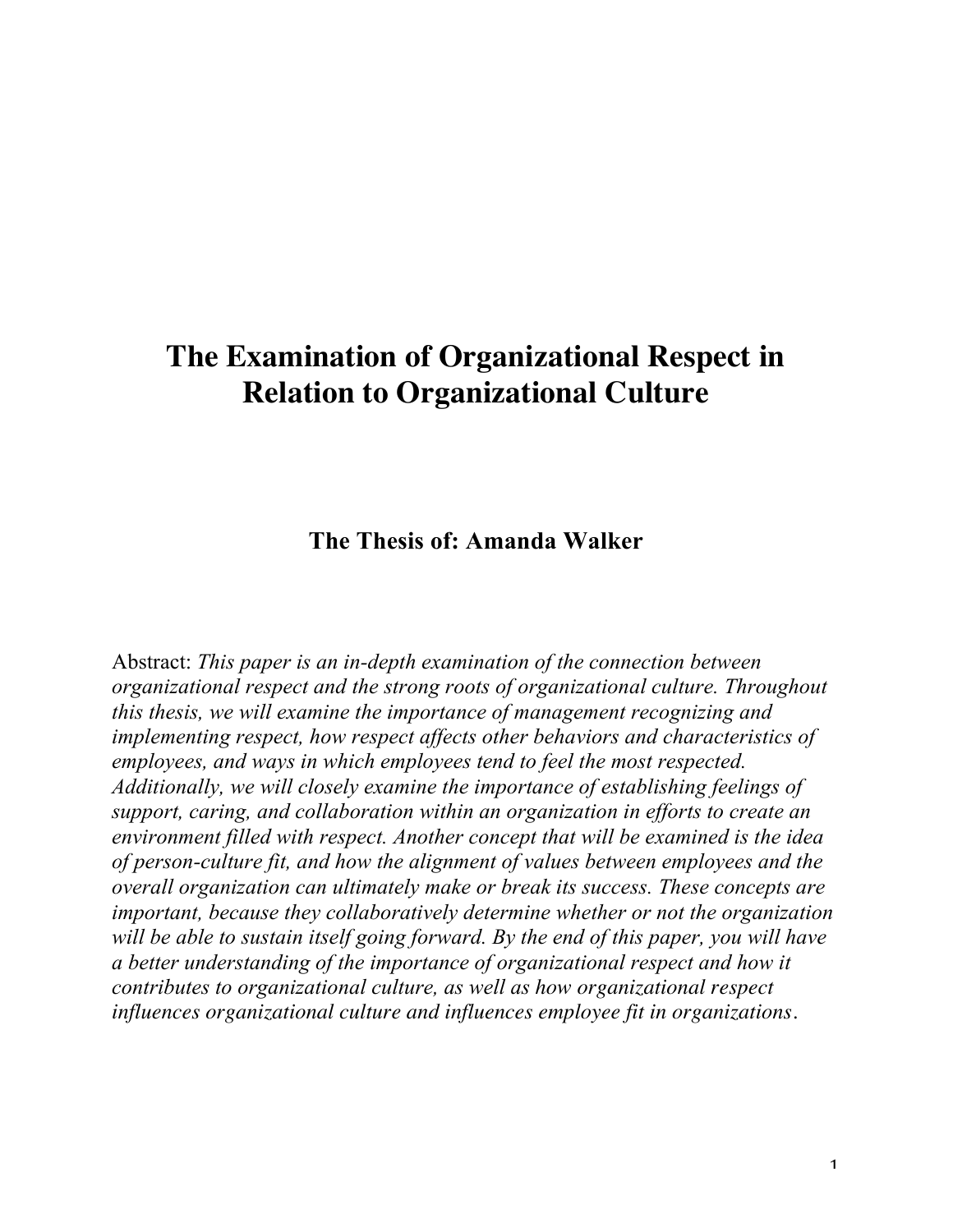# **TABLE OF CONTENTS**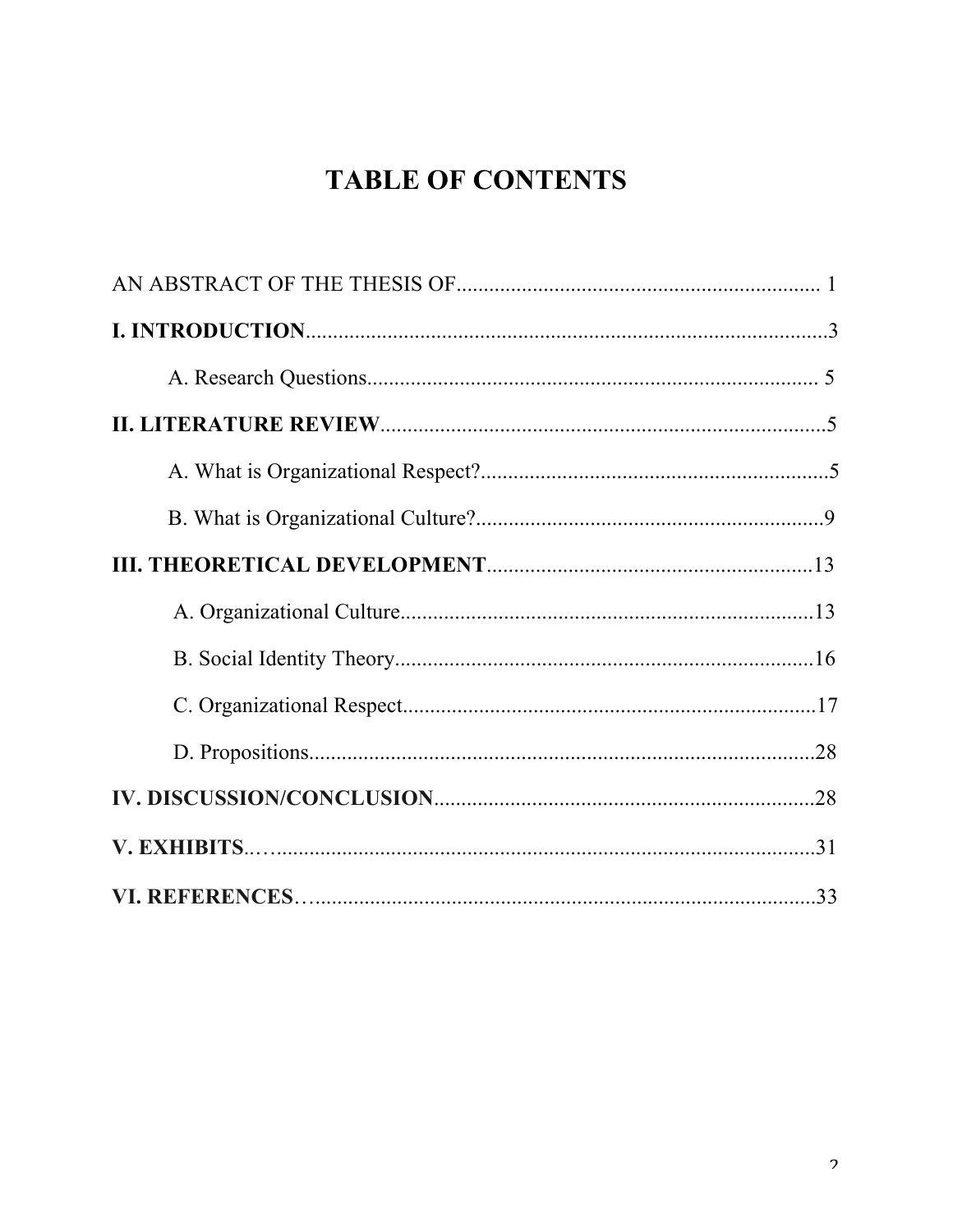#### **I. INTRODUCTION**

The transition between college and a career is a giant leap for many individuals. It involves significant personal recognition and development, as individuals begin to understand and interpret values that they hold. Honesty, accountability, responsibility… These are just a few among many different values that individuals transitioning into the working world may begin to realize they hold near and dear to them. This intense process of self-searching takes a great deal of understanding and attention. For some, it may be easy. For others, it may not be as smooth of a process.

As individuals begin to make the transition into adulthood, it becomes time to think seriously about the future. This includes setting goals, making plans, and truly understanding the person that they want to become. For some, searching for a career can be one of the most difficult tasks. We ask ourselves questions, like, "Who am I?" "Where am I going?", "How do I get there?", among others. These are all very important questions in the quest for finding the perfect organization to begin the journey of the rest of our lives.

All organizations begin with a distinct mission, and a list of core values that they believe in or practice. For example, the mission of a recently popular line of grocery stores, Whole Foods, is as follows:

*"Our motto—Whole Foods, Whole People, Whole Planet – emphasizes that our vision reaches beyond food retailing. In fact, our deepest purpose as an organization is helping support the health, well-being, and healing of both people – customers, Team Members, and business organizations in general – and the planet (Whole Foods Market, 2014)."*  The company also states, "and our Core Values are not just words on a wall somewhere: they're

guiding principles that inform every decision we make—from the daily, face-to-face interactions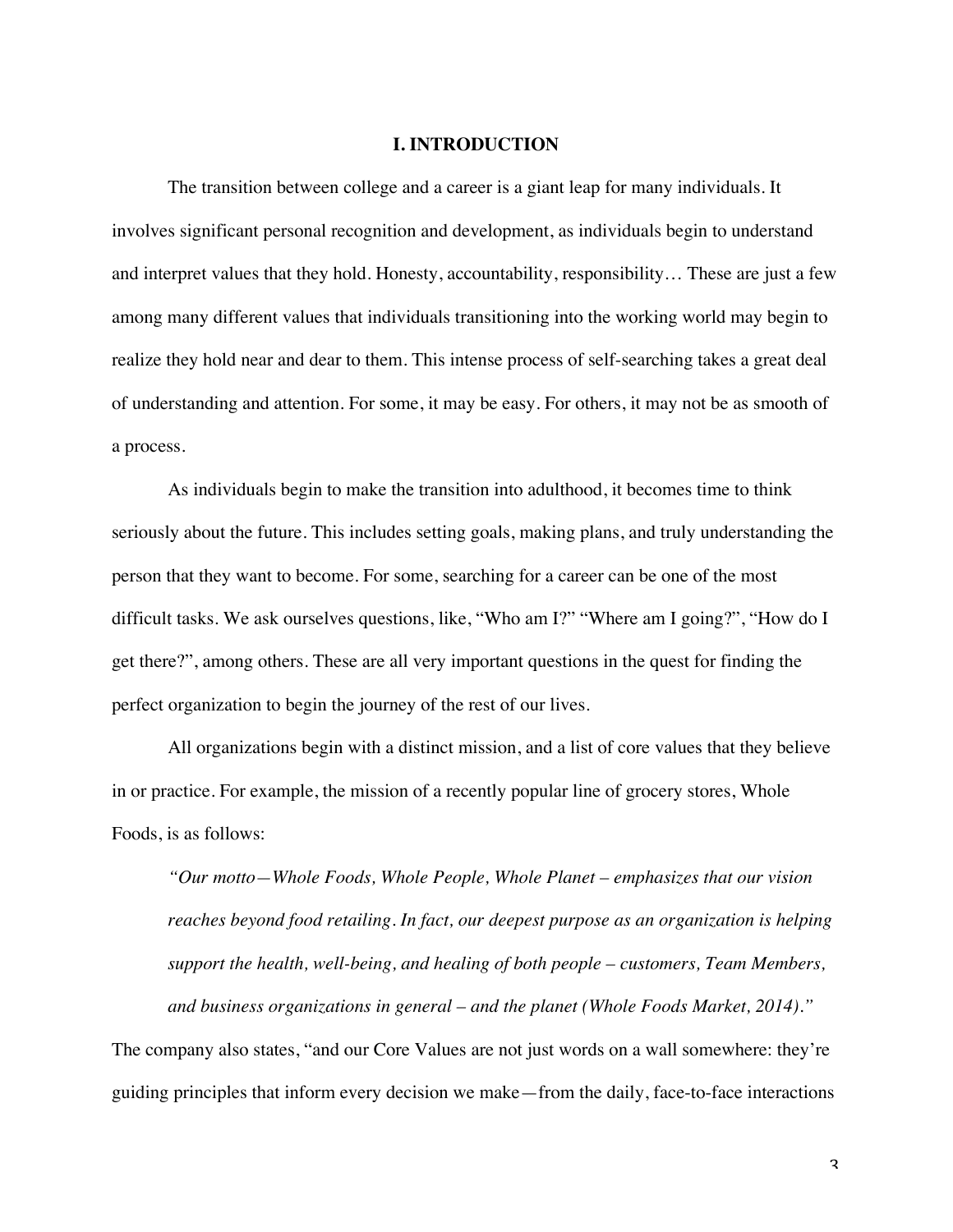with our customers to larger decisions that impact the way that Whole Foods Market evolves and grows (Whole Foods Market, 2014)." Some of Whole Foods Market's core values include: selling the highest quality natural and organic products available, supporting Team Member happiness and excellence, creating wealth through profits and growth, serving and supporting our local and global communities, and many more (Whole Foods Market 2014). By developing a general mission and a set of core values, the company determines sets a standard for the behaviors that they expect from their employees and seek to find individuals that can carry out and live through the organization's values. This is the first step to developing an overarching organizational culture.

Something that individuals must understand prior to their transition into the corporate world is their importance to the overall organization. Employees are the lifeblood of a company; without them, the company cannot carry out daily operations, make profits, or provide value to shareholders. Each and every employee is an integral part of the functionality of an organization, and this concept should be exemplified each and every day through management practices. Treating employees well determines how they will behave, and how they will behave determines whether or not the company can survive.

Throughout this paper, we will be examining the concept of organizational culture. Additionally, we will take a look at how a specific factor, respect, influences organizational culture. Respect within a company is a determining factor of the perception of organizational culture in organizations. Another concept that will be examined is the idea of person-culture fit, and how the alignment of values between employees and the overall organization can make or break its ultimate success. These concepts are important, because they collaboratively determine whether or not the organization will be able to sustain itself moving forward.

 $\boldsymbol{\varLambda}$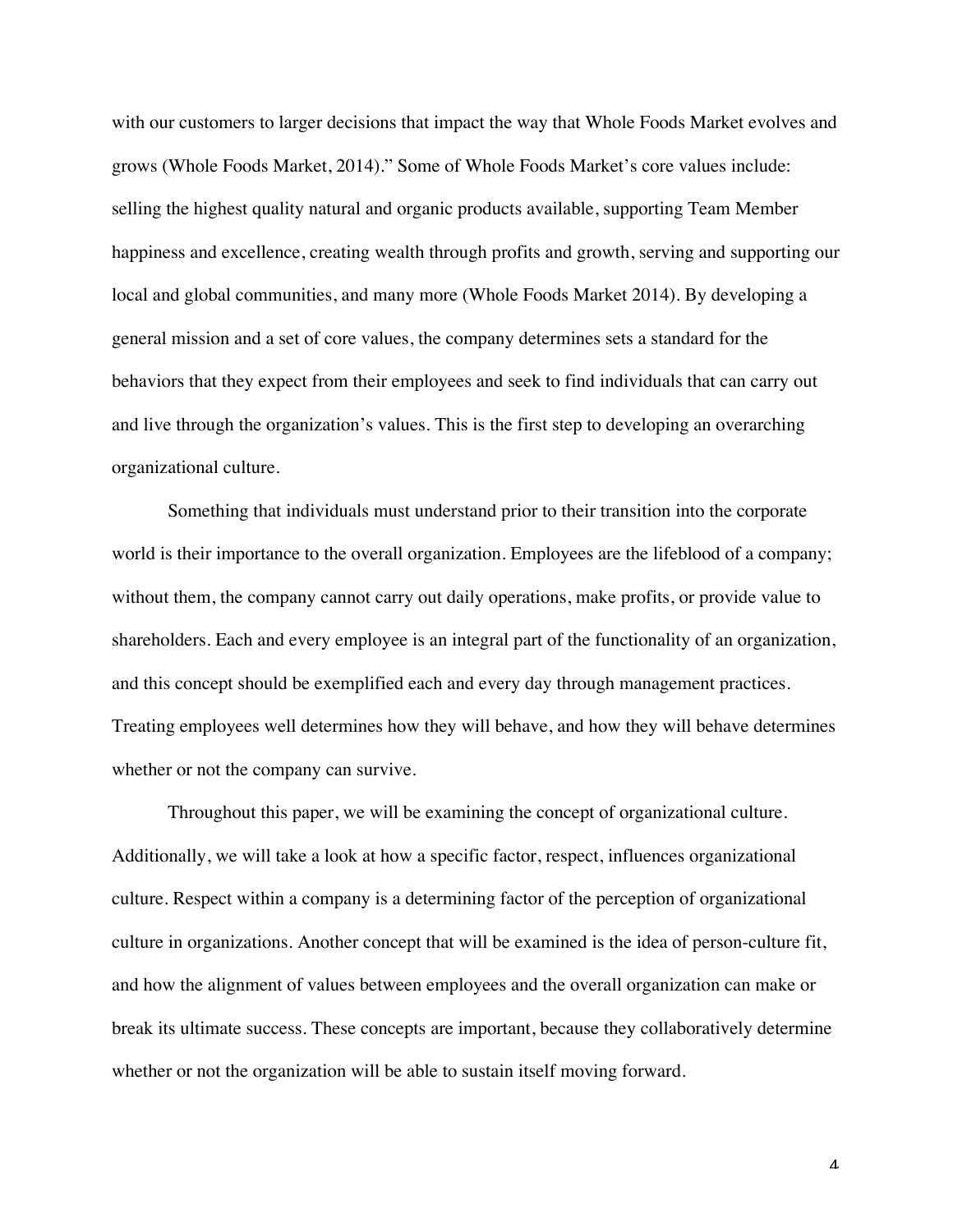**THESIS STATEMENT:** The success of organizations depends on the alignment of values between employee and organization, which can be examined through performance and behaviors that are heavily influenced by respect and affect the perception of organizational culture. Throughout this paper, we will examine how organizational respect influences organizational culture and influences employee fit in organizations.

#### **A. Research Question**

Do perceptions of organizational respect impact organizational culture?

#### **II. LITERATURE REVIEW**

#### **A. What is Organizational Respect?**

Respect can present itself in many different forms and ideas; however, these can change depending on where you are located. Respect is similar to culture, in that differing nations can have very different interpretations of it. Citizens and nations are not the only ones who value respect; organizations do as well. There are always variations in how teams of managers define it, but respect typically includes the same overarching concepts.

In 2010, a team of researchers from The Respect Research Group and the Rotterdam School of Management conducted a survey on respect in the workplace (van Quaguebeke 2009). The survey was administered to approximately 600 employees, all of which worked for a broad range of companies. Employees were asked how they rated issues of respect with their colleagues and supervisors, and how they ranked interpersonal workplace respect compared to safety, salary, and career opportunities. The most popular response to this survey was that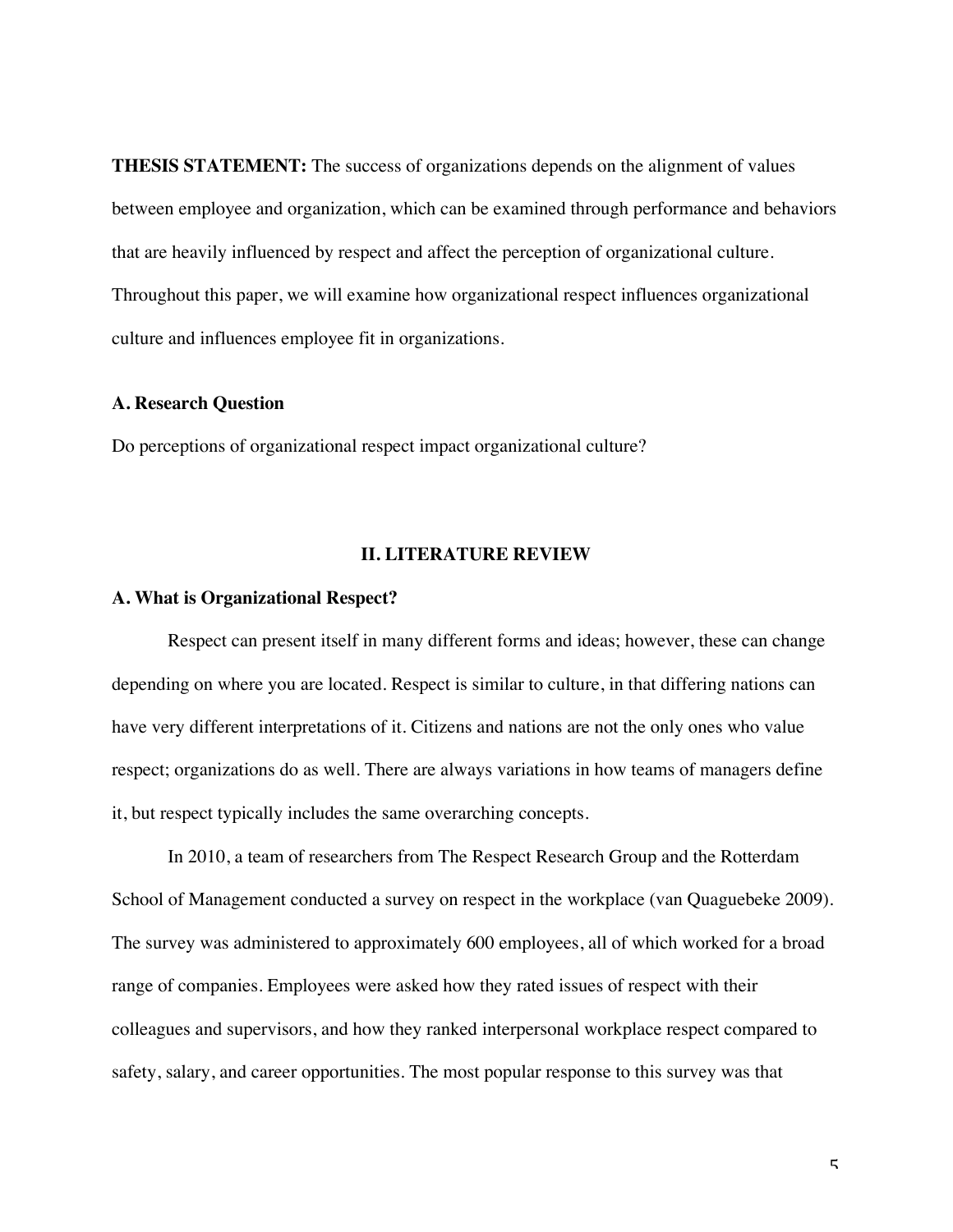employees needed a supervisor who treated them with respect. Respect scored much higher than the importance of having a high salary or excess time for leisurely activities. Some time later, a smaller survey of approximately 320 employees was conducted, showing that respectful supervisors are a rarity, that many employees are not treated with respect, and therefore do not feel that they can respect their supervisors (van Quaguebeke 2009).

Respect is a core value within an organization (Burchell 2011). In fact, many organizations consider it part of bottom line requirements; creating and maintaining a respectful work environment at all times (Burchell 2011). Respect plays a very important role in organizational recognition, engagement, and strong culture (Jacobsen 2013). An organization that implements strong values of respect is proven to be better at retaining talented employees and having employees that are committed to the organization (Burchell 2011). If an employee feels as though they are respected, they are more likely to have an effective relationship with a team, a manager, or the overall organization. Burchell states that "respect is not getting one's way all the time, but it is always having one's ideas and needs affirmed" (Burchell 2011:62). An employee that feels like they are heard is more likely to cooperate and collaborate with other members of the organization (Burchell 2011). Giving an employee respect can yield empowerment, innovation, and creation, all things beneficial to the entire organization. Employees will be given the satisfaction of feeling as they have a say, can make a choice, and be involved in something that matters (Burchell 2011). This is a value-added technique, as it allows the organization to grow and develop, while still allowing employees to grow and develop in their careers (Burchell 2011).

Developing an environment flooded with respect is crucial to the running of a "great workplace". Respect is tied to many other values and feelings, including trust. The lack of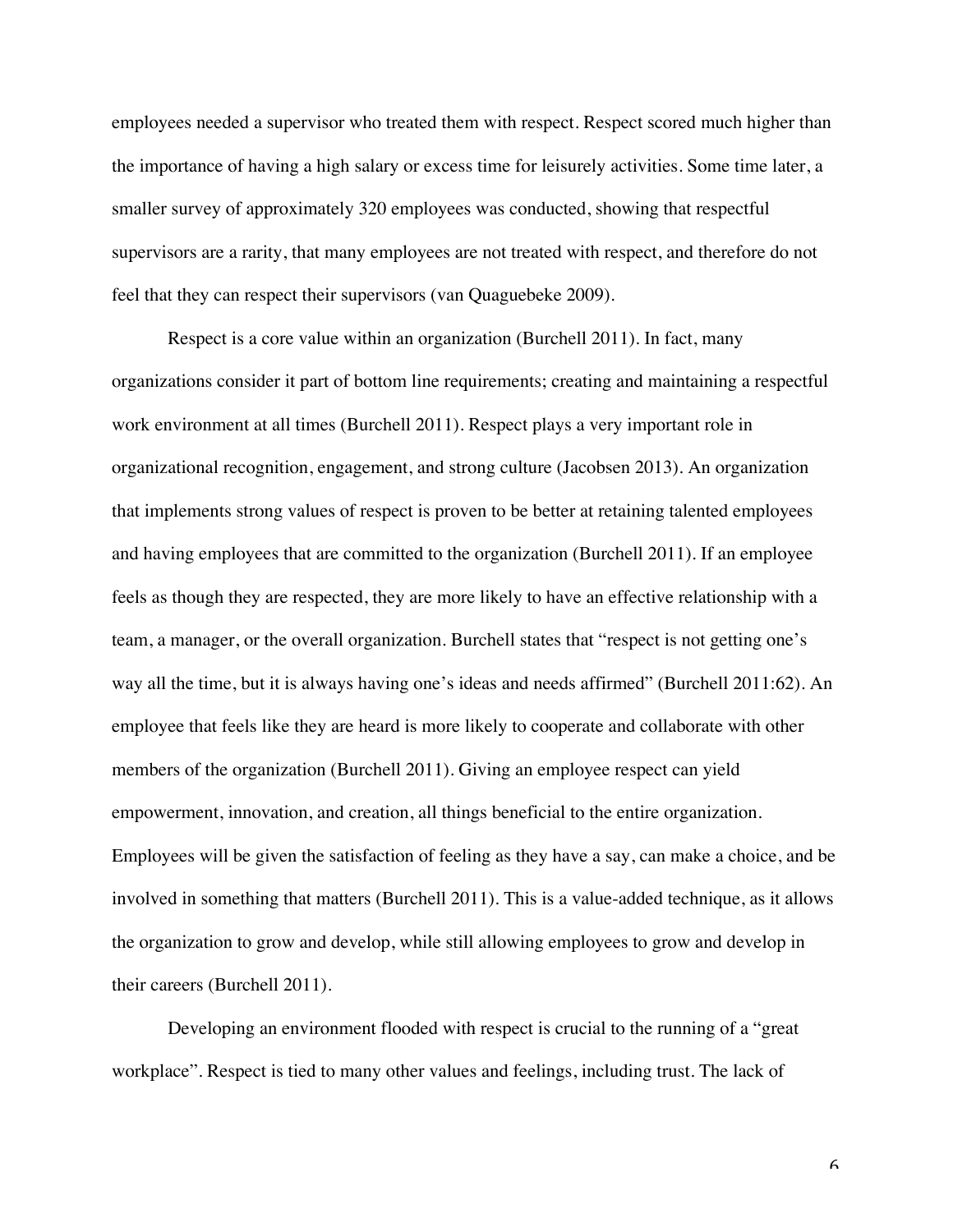respect leads to a lack of trust, in turn inhibiting the overall operation and functionality of the organization (Burchell 2011). The essence of respect is said by Burchell to be how leaders set a tone: a tone for how employees and their contributions are seen (Burchell 2011). Workplaces that harbor respect demand that leaders demonstrate a legitimate interest in their workers as individuals, and not just as employees (Burchell 2011). A simple way for managers to break down and implement respect is to be practical, break down obstacles, and leverage existing opportunities (Burchell 2011). Respect is not simply "nice to have"; it is imperative in today's corporate world (Burchell 2011). As a matter of fact, it is considered "top mind for today's workers" (Jacobsen 2013). Brian Kropp, a management director at CEB, stated that "It's not a do your work and keep your head down environment anymore, everyone is looking to be recognized and respected for their individual contribution (Jacobsen 2013)." Kropp's statement has been backed by a 2012 study of social workers; whose results stated that respect was highlighted as a key factor for voluntary turnover among workers (Jacobsen 2013). Great organizations have managers that demonstrate respect, as well as demonstrating respect for their customers (Burchell 2011). In the end, it all circles around with the "People, Service, Profit" philosophy, currently practiced by Fedex; taking care of your people will allow them to deliver great service, resulting in healthy profits (Burchell 2011).

There are many different ways for leaders to evaluate and revamp the way that their organization exhibits respect. There are different categories of respect: recognition, evaluation, deference, attitudinal, and behavioral respect (Quelch 2011). Within each category, there are a series of questions a manager can ask to address the level of respect being implemented. Recognition respect addresses the customer, and how well their wants and needs are understood. Evaluation respect deals with market segments and the way that customers are being treated.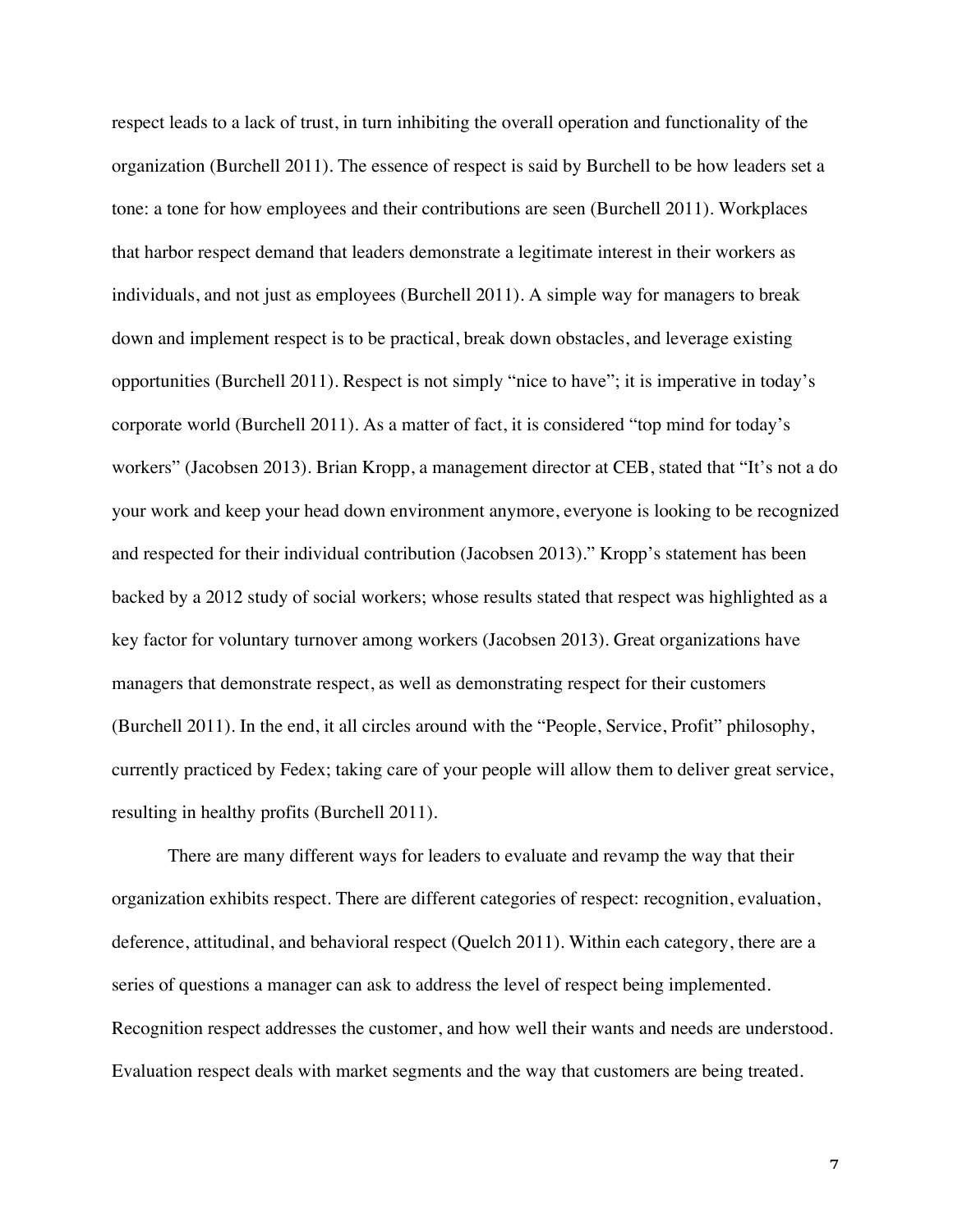Deference respect addresses the understanding of customer contributions to company growth. Attitudinal respect discusses the company culture and the way that employees view the organization and if they harbor an environment in which customers should be respected. Lastly, behavioral respect deals with treating all customers and employees with respect in regards to service, asking permissions, and providing face-to-face meetings. All of these categories can be used to determine whether or not the organization is adequately exhibiting respect (Quelch, 2011).

For employees, perceptions of respect are affected by three categories: support, collaboration, and caring (Burchell 2011). Support stems from how a manager supports their employee's self-worth, professional development, and providing resources. With support also comes appreciation and recognition for a job well done. Collaboration regards manager involvement with decisions that impact an employees' work. The third category is caring; having a manager display that the employee matters to the organization.

The Great Workplace has a client who told a story in regards to her previous position with another company. She began by expressing her dread in attending work each day, followed by the physical and mental symptoms that she developed when she arrived each day. She expressed that she was constantly shuffled around, felt she was set up for failure, and was not properly trained. This employee worked in customer service, but was miserable. Her attitude and feelings toward her job were directly affecting her performance at work and therefore the customers that she dealt with on a regular basis (Burchell 2011). John A. Quelch stated that,

*"To create long-lasting, mutually beneficial customer relationships, good leaders bring respect to the forefront. They communicate its importance, while at the same time staying aware of potential pitfalls and the complexities of demonstrating respect. Finally, they* 

 ${\mathsf R}$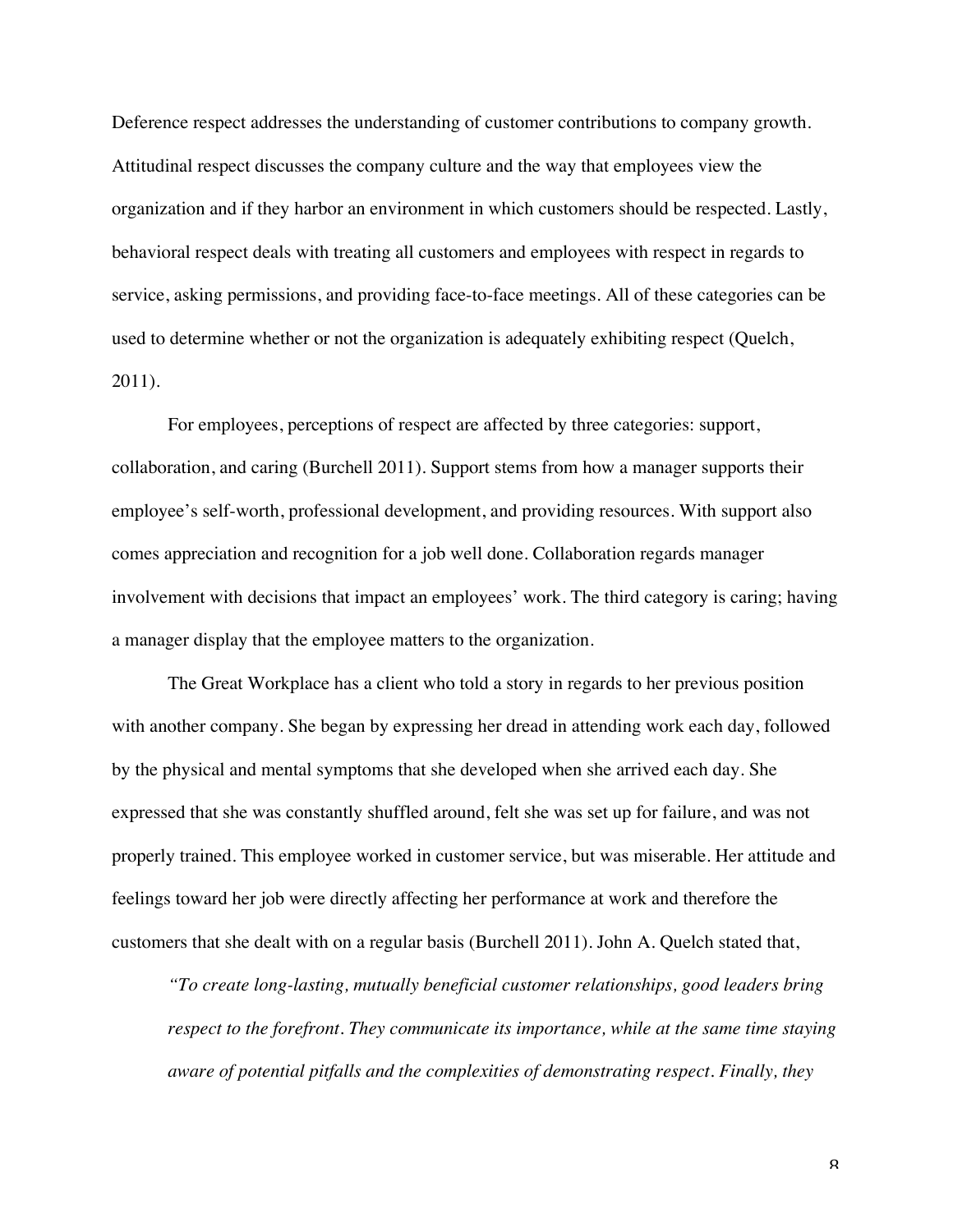*assess how well the organization exhibits both respectful attitudes and behaviors toward customers." (Quelch 2012)*

In addition to affecting customer satisfaction, respect has been shown to impact other aspects of the organization. Throughout the rest of this paper I will discuss various business functions that are affected by respect. The bottom line is, when a leader demonstrates respect in the workplace, significant dividends are yielded back to them as the organization becomes more aligned, connected, and engaged (Burchell 2011). The lack of respect within an organization, vertical for authority or horizontal amongst employees, directly ties into the deterioration of group orientation (van Quaguebeke 2009). Without respect, there is no sense of "we", and a lack of effort within the organization (van Quaguebeke 2009).

#### **B. What is Organizational Culture?**

When thinking of "culture", many different symbols, stories, and behaviors may come to mind. Each and every one of us has a culture embedded within us, which could have been taught to us by family members, our communities, or even in our religion. Just as we all have our own personal cultures to live by, organizations also have cultures to live by. It is important to understand organizational culture, and what plays into how an organization lives through their culture each day.

Organizational culture is a topic that has been widely researched and analyzed over the last few decades (Ouchi 1985). Some researchers believe that this specific genre of research became popular because of Japanese firms between 1970 and 1980, as they were believed to have superior operating characteristics (Ouchi 1985). Many researchers tried to uncover links between Japanese and western firms, but failed to do so (Ouchi 1985). Another conclusion was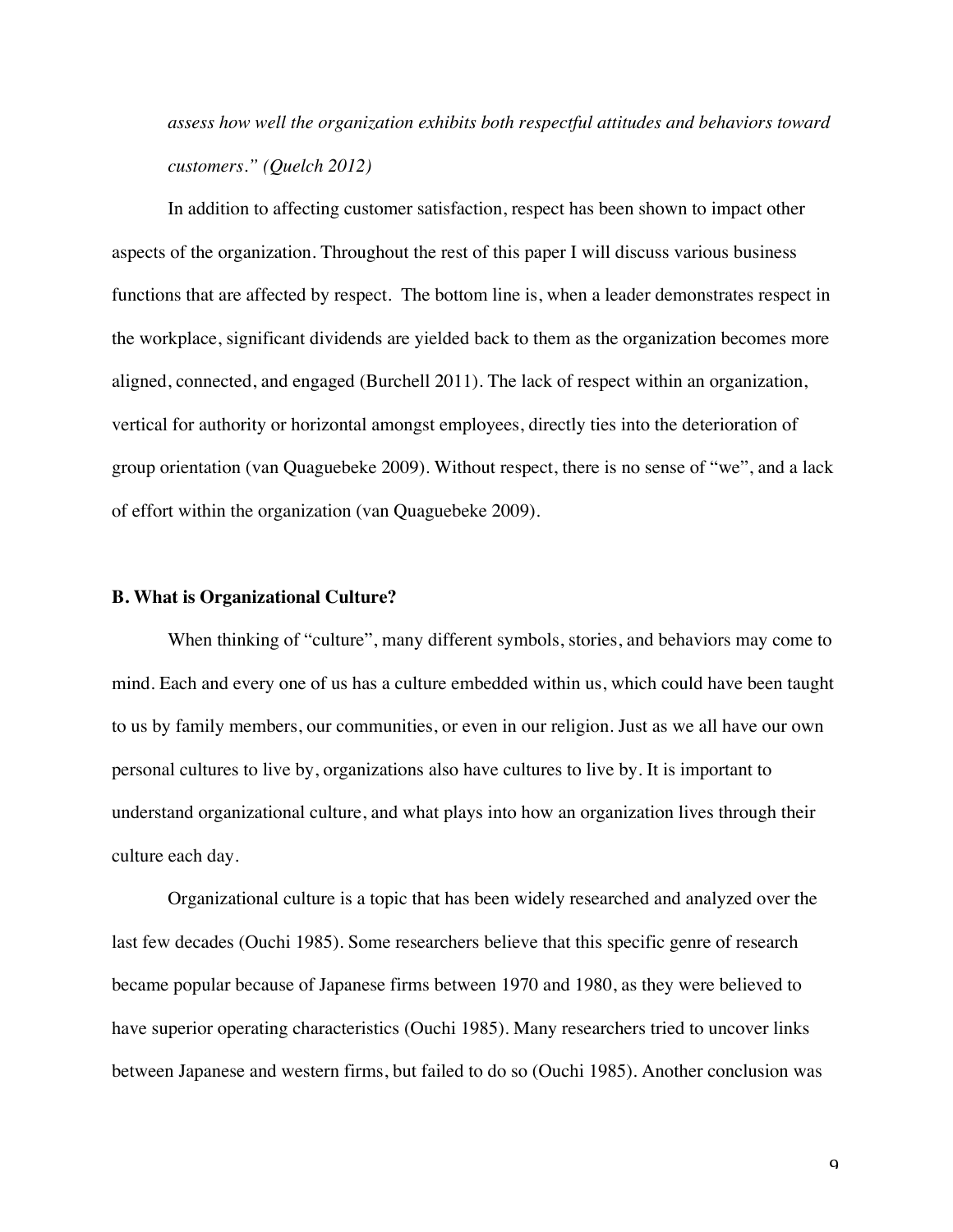the possibility of national cultures breaking through modern corporate forms, inspiring the many different shapes and sizes of organizational culture (Ouchi 1985). Further studies suggested that this was the cause of differences in culture from organizational culture from firm to firm (Ouchi 1985).

The study of organizational culture is commonly traced back to anthropology (Ouchi 1985). The connection between these two areas of study stems from the anthropologists point of view and method being "borrowed" by the student of an organization (Ouchi 1985). It is clear that anthropology has influenced the study of organizational culture in countless ways, but it is not the only contributor. Another very important root of the study of organizational culture is sociology. Organizational culture can be looked at and understood as an extension of organizational sociology, a topic that discusses the regulation of social life through expression in organizations (Ouchi 1985). Since these roots have been suggested, there has been no single method or point of view regarding organizational culture that has taken precedence, as the study of this topic is a melting pot of ideas and approaches (Ouchi 1985). The concept of organizational culture is commonly described as "a riddle wrapped in a mystery wrapped in an enigma (Pettigrew 1990)".

Organizational culture, according to Jung, Scott, Davies, Bower, Whalley, McNally, and Mannion in *Instruments for Exploring Organizational Culture: A Review of the Literature"*, is considered to be a crucial and significant contributing to implementing organizational change (Jung et all 2009). This important consideration has lead to the need to understand culture better (Jung 2009). Researchers are constantly attempting to understand and conceptualize the nature, determinants, and predictions of organizational culture (Jung 2009). They also work to understand the relationship between all of the "variables" within such culture (Jung 2009). The

 $1<sub>0</sub>$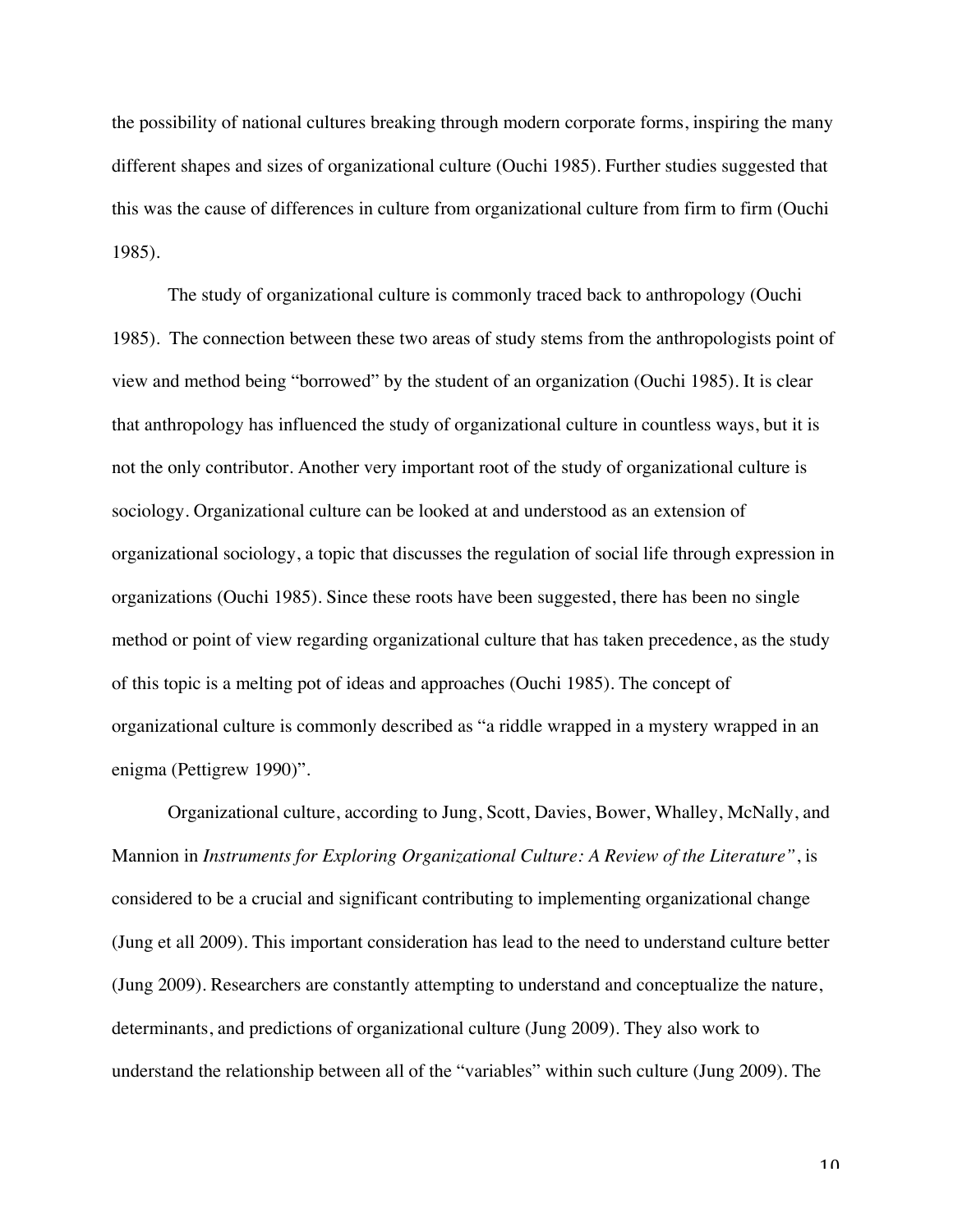main question that researchers are trying to address relates to how the organization's culture can be changed to meet the needs of the organization (Jung 2009). Overall, their main interest is how culture is managed (Jung 2009).

According to "People and Organizational Culture: A Profile Comparison approach to Assessing Person-Organization Fit" by Charles O'Reilly III, Jennifer Chatman, and David F. Caldwell, the definition of organization culture is a difficult one to specify. It has been argued upon and debated over for many years, in response to several research efforts made to understand behavior within groups and organizations (O'Reilly 490). There are many ways to observe culture, study it, investigate it, and analyze it, a popular cause for such a debate (O'Reilly 490). Although there are varying methods to understanding culture, it has been agreed upon that all studies of culture, no matter where they originate, are similar in some ways (O'Reilly 490). The most common agreement of the broad definition of culture has been, "a set of cognitions shared by members of a social unit (O'Reilly 490)".

Since organizational culture is a framework for building an organization, with the development of culture come several other important fundamentals. These fundamentals include assumptions, values, behavioral norms and expectations, and patterned behavior (O'Reilly 490). In fact, an organization's culture can have key linkages to the organizations values and assumptions, which are often considered the "defining elements" of the organization (O'Reilly 490). Values and assumptions can be the basis for the way that the organization develops their culture, things such as norms, symbols, and rituals (O'Reilly 490). Values are defined by "People and Organizational Culture: A Profile Comparison Approach to Assessing Person-Organization Fit" as "elements of a shared symbolic system which serves as a criterion or standard for selection among the alternatives of orientation which are intrinsically open in a situation." An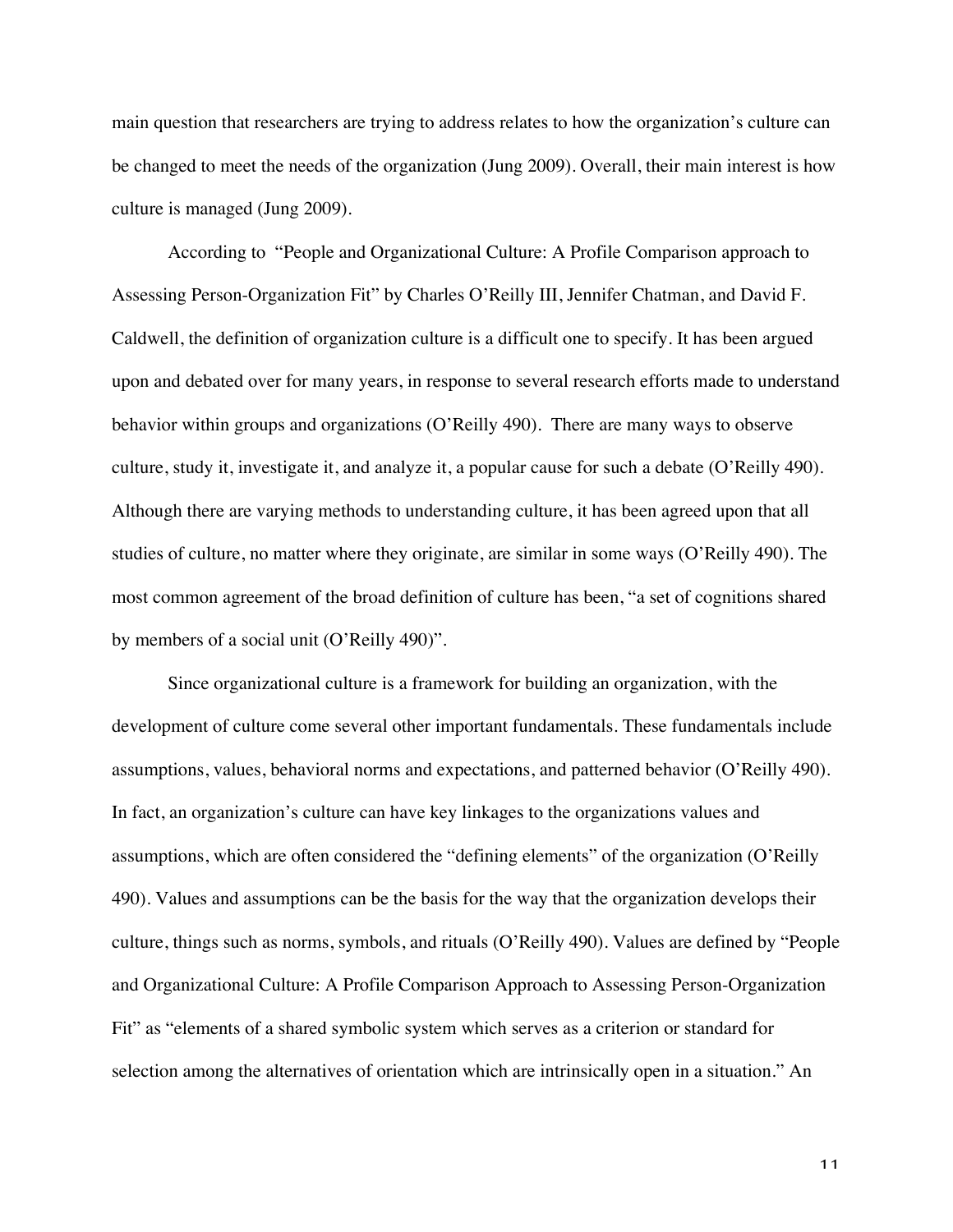organization's values are therefore its internal beliefs and help to drive behavior within it (O'Reilly 490). When an organization crafts their values, they are then shared amongst the members of the organization, creating behavioral or social norms and expectations (O'Reilly 490). From these stepping-stones, organizations create a cultural system. The bottom line is that culture builds around values (O'Reilly 490).

Despite the fact that organizational culture can be conceptualized in many different ways, exploring organizational culture has developed into two broad categories, qualitative instruments, and quantitative instruments (Jung 1088). There are different dimensions of organizational culture ranging from observable to abstract ideas, but it is difficult to categorize these aspects further (Jung 1088). There is no end in sight for the complexity and contested ideas circulating this deeply intriguing concept (Jung 1091). There is little cumulative knowledge about organizational culture, and it will remain debated until there is further information regarding it. This can be seen by examining the many different instruments, both quantitative and qualitative, used to measure organizational culture (Jung 1091).

As previously discussed, there are plenty of ways to assess organizational culture. An individual must examine their own values and compare them to those that make up and organization's value system (O'Reilly 492). This suggestion was backed with the idea that when values and behaviors are shared "across units and levels" in an organization, they have a central value system (O'Reilly 492). An organization can then characterize their system by identifying values that apply to them, assessing agreement or disagreement amongst members, and drawing conclusions from prior research (O'Reilly 492). An organization can look at organizational intensity to determine how well their value system works. Intensity is displayed by the "approval or disapproval of those who act in certain ways (O'Reilly 492)", pertaining to those relevant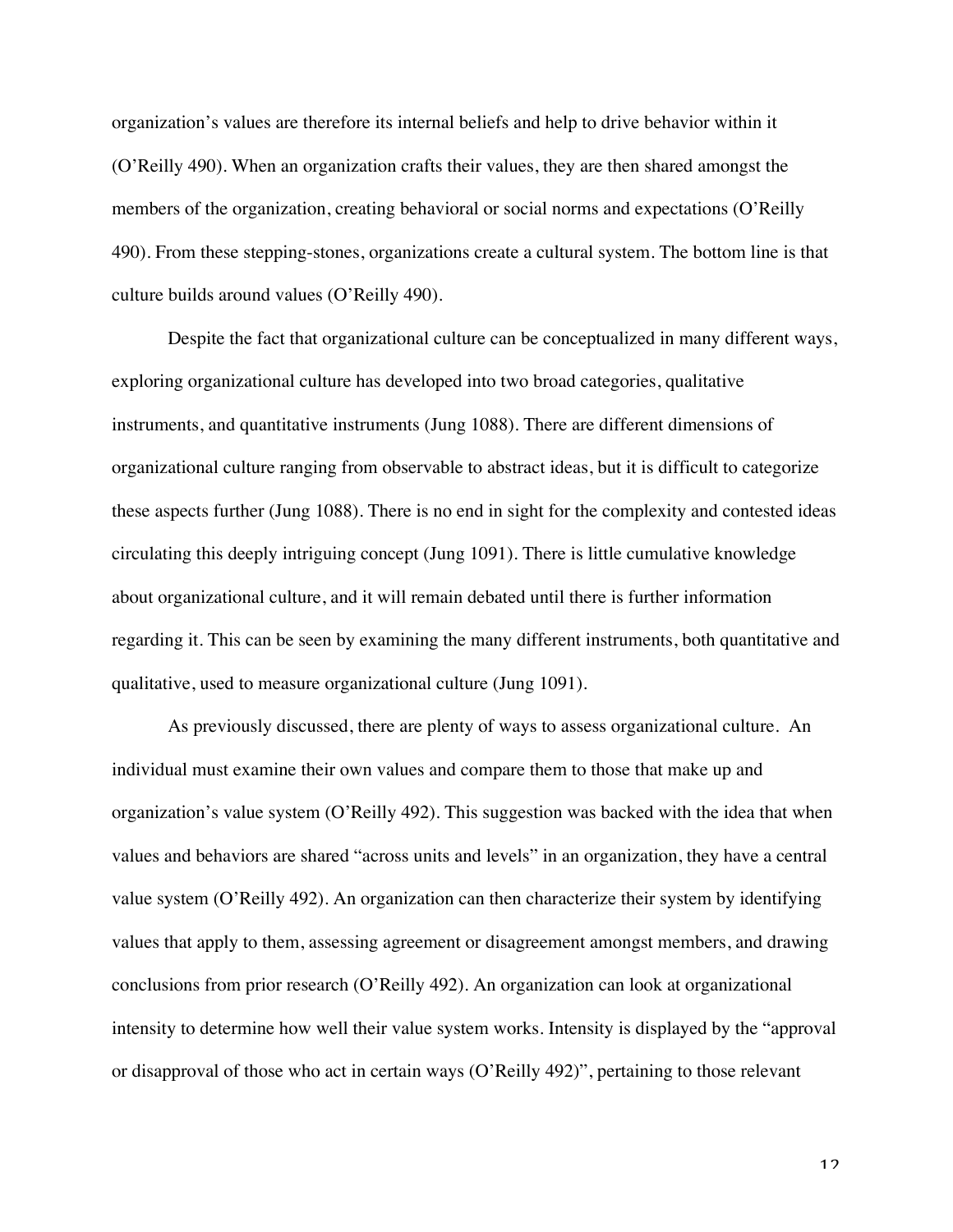members of the organization. They can also consider crystallization: which is the general and vast agreement among organizational members on the values at hand (O'Reilly 492). The only way for an organization to develop a concrete value system and culture is for congruency to exist among members. Organizational members need to agree on salience and importance of value in order to create a foundation of culture (O'Reilly 492).

#### **III. THEORETICAL DEVELOPMENT**

#### **A. Organizational Culture**

An important aspect of organizational culture that organizations must remember to consistently display is transparency. Transparency suggests that factors of comparison, both internally and externally, blend together (Hatch 2010). This allows organizational culture to be fully seen and be completely available for scrutiny under public eye (Hatch 2010). Unfortunately, this means that employees can easily be swayed and accessed by stakeholder judgments and opinions (Hatch 2010). These opinions and judgments ultimately become the organizational image (Hatch 2010).

Another integral part of organizational culture is the concept of person-situation fit. The congruence between employees and organizations is a very important contributor to the study of organizational behavior (O'Reilly 1991). Culture within an organization is crucial to determining whether or not a person is the correct fit for an organizational (O'Reilly 1991). There are several paths that can be taken in studying person-situation fit (O'Reilly 1991). These two paths are "the exploration of the interaction of individual characteristics and broad occupational attributes", and "the exploration of the fit between specific characteristics of an organization and the people in it" (O'Reilly 1991).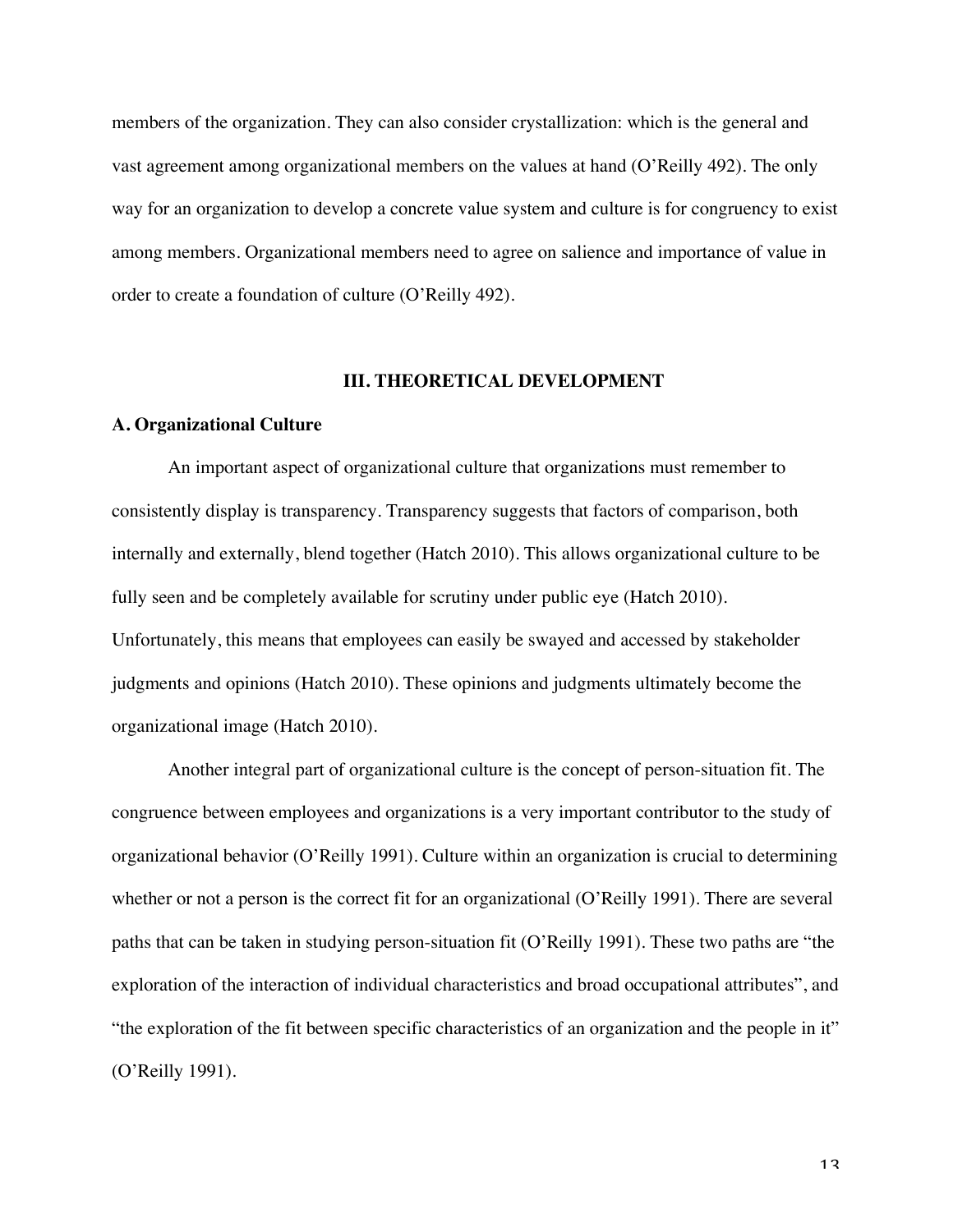The exploration of the fit between specific characteristics of an organization and the people in it can be achieved in several different ways. One way is to study and match individual skills to job requirements (O'Reilly 1991). Another way is to study the relationship between individual characteristics and organizational climate (O'Reilly 1991). There are two major theories of vocational choice (Holland 1985; Super 1957), stating that individuals select a career similar or fitting to their self-concept (O'Reilly 1991). The idea that there are positive effects when an individual has a personality aligning with the demands of their career has been supported through empirical results (Mount & Muchinsky 1978; Spokane 1985). These results have also suggested that employees are more likely to stay in their jobs when they can achieve this successful match (Meir & Hasson 1982). Additionally, Lofquist and Dawis (1969) hypothesized that satisfaction finds its roots in "a harmonious relationship between the individual and his environment, suitability of the individual to the environment and vice versa (Lofquist 1969:45)."

Another study conducted by Tom (1971) discusses personality and the recruiting process; this study can be summarized by the hypothesis made that the greater similarity between organizational image and self-concept, the more individuals tended to flock toward that organization (O'Reilly 1991). Further, recent interest revolving around organizational cultures and their attractiveness or lack thereof to individuals has developed (Wilkins & Ouchi 1983).

Over time, organizational attractiveness has been discussed. When individuals look for an organization to be a part of, what do they look for? Schneider (1987) conducted a study concluded that individuals tend to be drawn to organizations that they feel have similar values as they do. Organizations tend to react in the same way; recruiting talent based on shared values and beliefs (O'Reilly 491). From these processes comes a natural separation; if an individual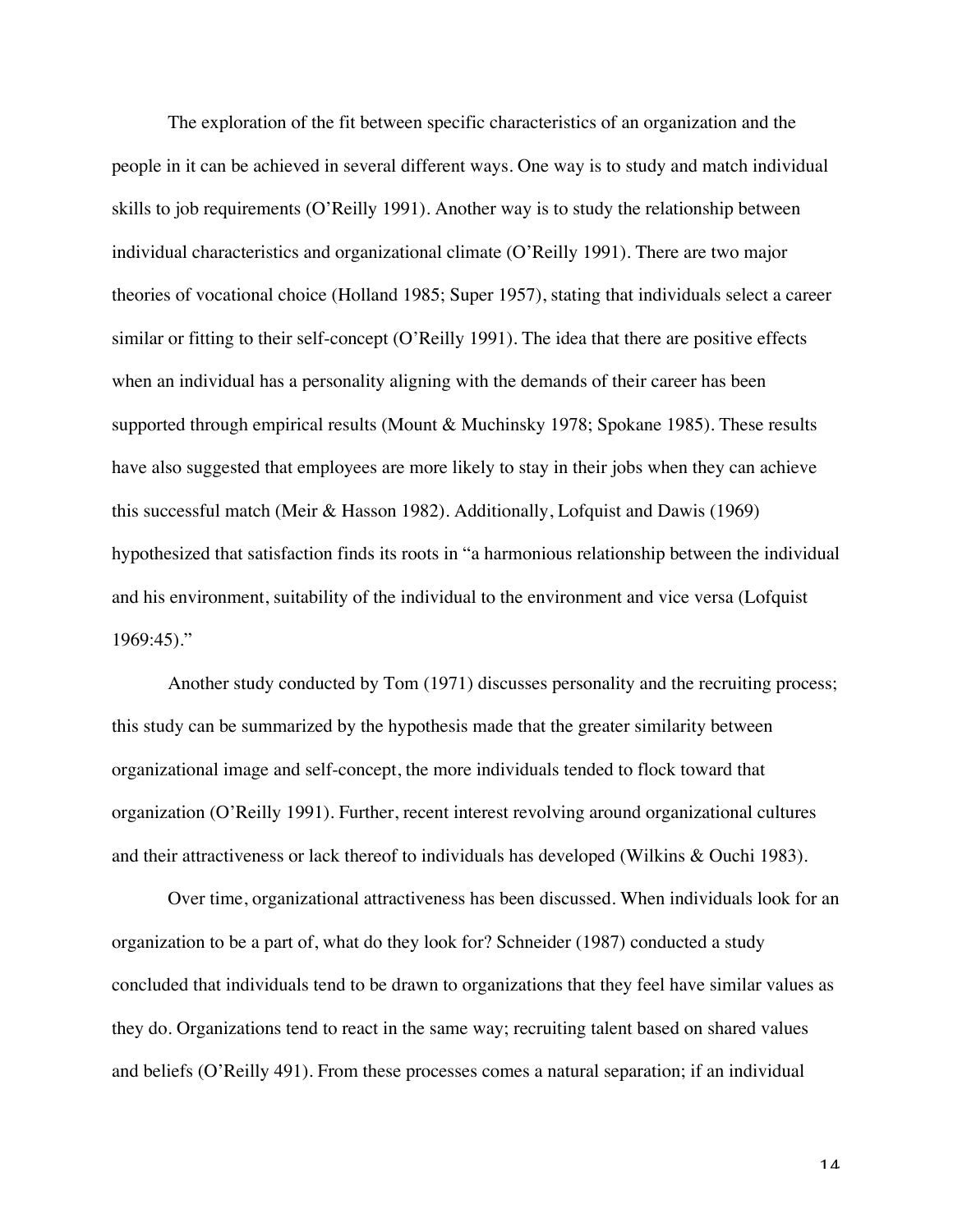does not fit, they eventually remove themselves. Values are the framework for organizational culture.

With the importance of mutual beliefs within the organization comes external personculture fit. This is where the importance of individual values aligning with organizational values comes into play. Past research has indicated that a solid fit between person and culture has been proven to increase performance, commitment, and satisfaction within the organization amongst employees (O'Reilly 491). Although topics regarding organizational culture have been greatly debated, another agreement that researchers have shared is that culture plays an important role in determining how well an individual fits in with an organization (O'Reilly 487). Organizational fit, also referred to as organizational congruence, is crucial to the study of organizational behavior (O'Reilly 487).

As situations occur daily within organizations, there are bound to be differing reactions and responses. Combinations of individual and situational aspects typically influence the way that an employee will respond to a situation (O'Reilly 1991). The employee's values and expectations are the foundation of situational responses, and they can be motivated even more so to behave a certain way with the help of incentive systems and behavioral norms implemented within the organization (O'Reilly 1991). These aspects can help to persuade attitudes and general behavioral responses. The concept of person-culture fit applies to careers and job choices, workplace adjustment, as well as the climate and environment internally (O'Reilly 1991). The only way to utilize the person-culture fit process effectively is the ability of managers to assess relevant aspects of the individual and the culture (O'Reilly 1991).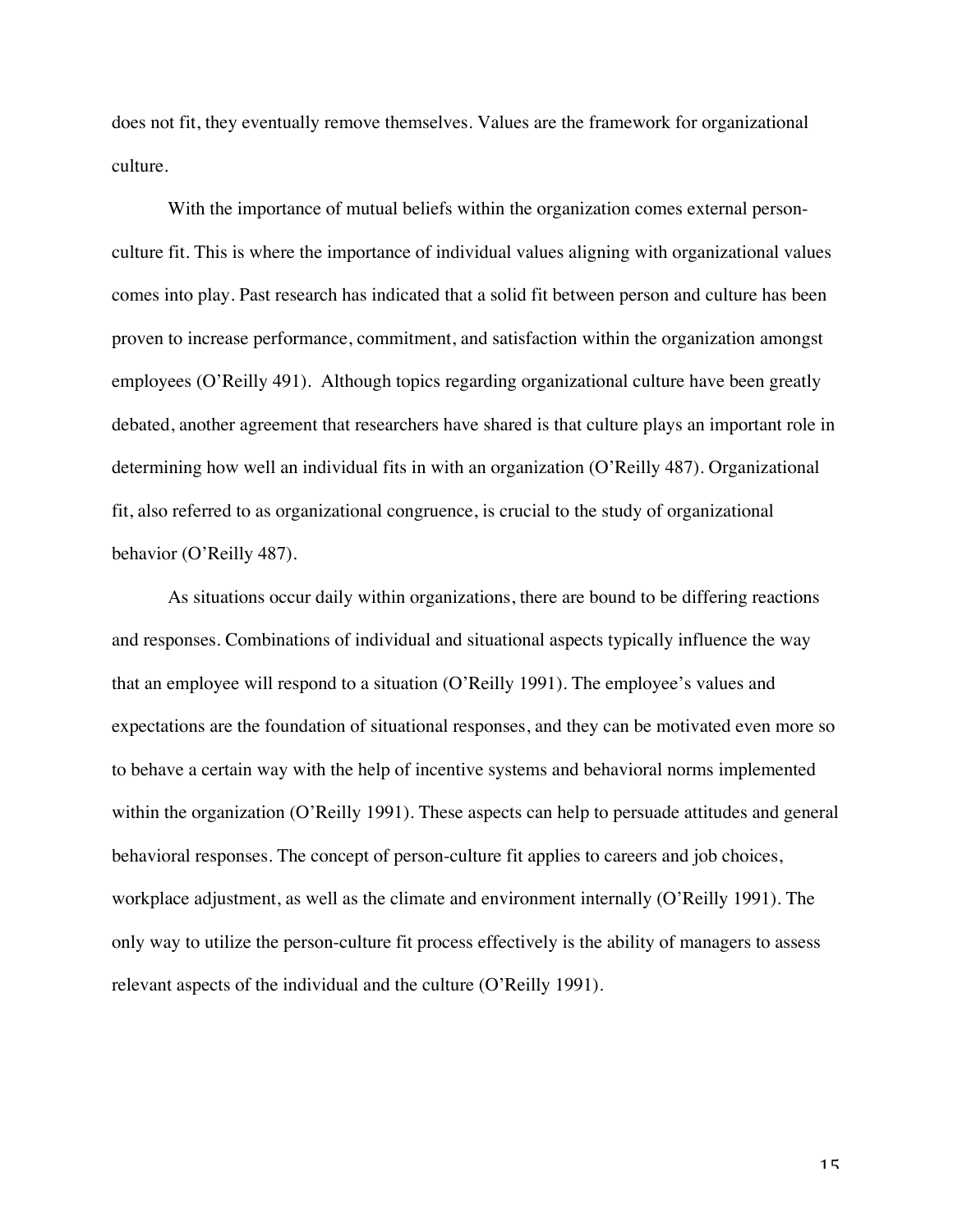#### **B. Social Identity Theory**

As seen in the previous section, we understand that culture is a set of shared perceptions among individuals. Therefore, perceptions of culture make up an organizational identity. An organizations identity is considered a "relational construct" defined by the differences in "how we are" and "how others see us" (E.G. Albert & Whetten 1985). Values are extremely important to organizational culture, and this is linked to the process of identity formation (O'Reilly 1991). Through this process, employees seek a social identity that will provide them with meaning and connectedness (O'Reilly 1991). Research shows that employees typically classify themselves into categories to define themselves (O'Reilly 1991). Some of these categories include gender, race, ethnicity, and organizational affiliation (O'Reilly 1991). More often than not, individuals are attracted to others that they feel are similar to them (O'Reilly 1991). Based on values that they hold, "individuals may manage their lives in ways that help them choose congruent roles, occupations, and even organizations (O'Reilly 1991)." According to Schneider (1987), individuals are drawn to organizations that they feel have similar values as them (O'Reilly 1991). Additionally, organizations recruit employees who are believed share their values (O'Reilly 1991). Values typically provide a starting point for the organization, and then selection and socialization complete the linkage or person-organization fit. Congruence of individual and organizational values is the crux of person-culture fit (O'Reilly 1991). Transparency should be considered in this context as well, as it suggests that the internal and external poles of comparison blend together (Hatch et al 2010). Transparency makes us aware of the extent that organizational identity is established and transformed (Hatch et al 2010).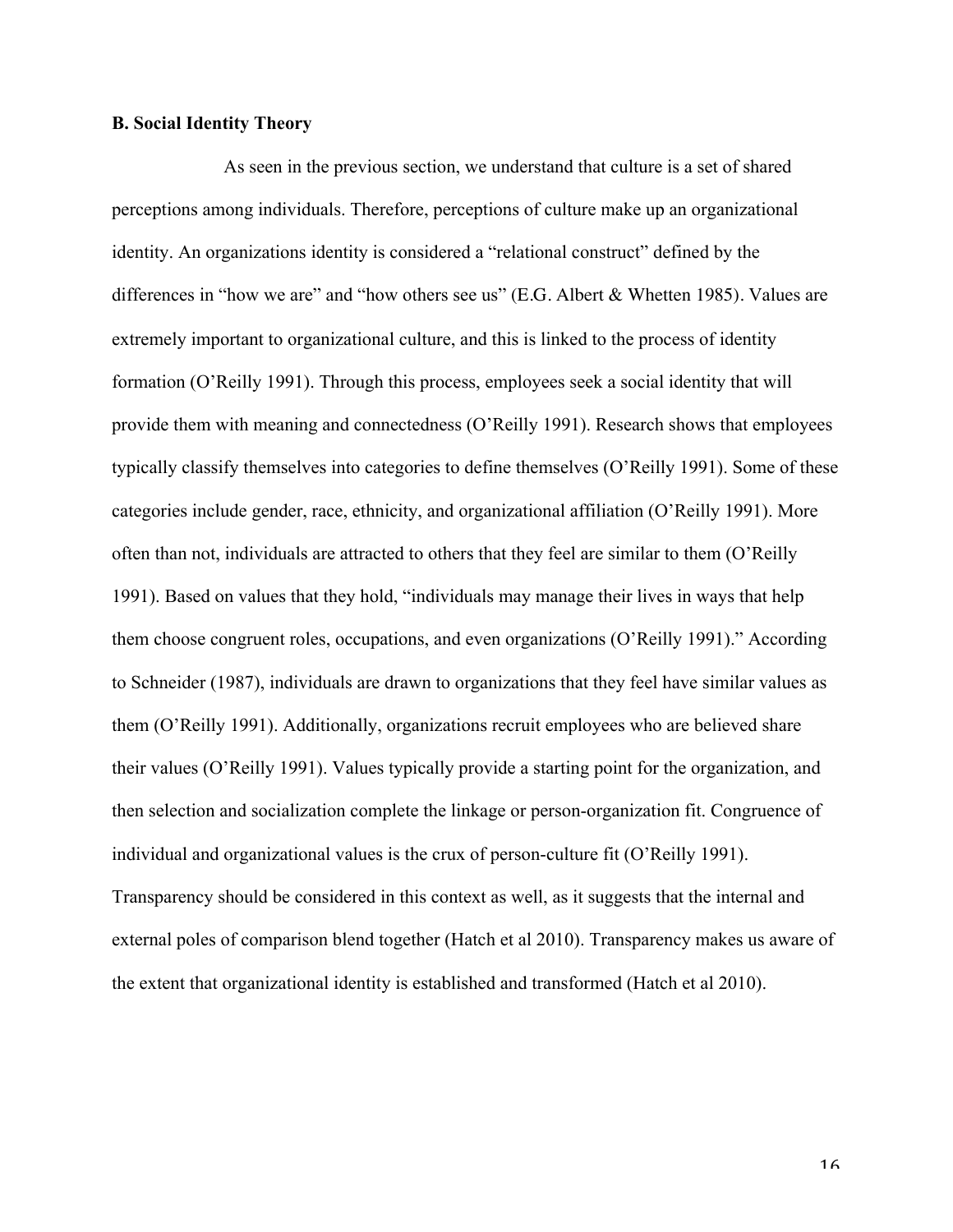#### **C. Organizational Respect**

Respect within an organization can impact much more than many mangers consider. The way that supervisors within an organization treat employees has a distinct and direct impact on their performance (Burchell 2011). Additionally, an employee who does not feel they are respected within an organization will be significantly less likely to treat customers with respect, negatively affection the reputation of customer service within a company. However, respect influences much more than simply employee performance and customer satisfaction (Burchell 2011).

Many managers seek to work with employees possessing characteristics such as creativity, dedication, as well as the ability to innovate and achieve. Things like creativity and innovation tend to blossom much more if an employee is involved in the process (Burchell 2011). It is important to understand what this entails. When employees are involved in the implementation of new processes, the creation of new products, or the change of rules and operations, they are much more likely to be successful (Burchell 2011). For example, employees tend to be more creative and innovative if they are allowed to brainstorm, think together, and be involved in the decision making process (Burchell 2011). If employees are involved in decision making, their understanding of why decisions are made increases and encourages them to be more appreciative of management efforts to improve or change (Burchell 2011). In turn, sharing the decision making process allows employees to develop a sense of ownership and responsibility for successful implementation (Burchell 2011). Additionally, holding employees accountable for their performance or behavior, or following through in general, lets employees know that their ideas matter and will be listened to (Burchell 2011). Employee innovation levels also tend to improve if they feel they have manager support, and can take a risk on behalf of the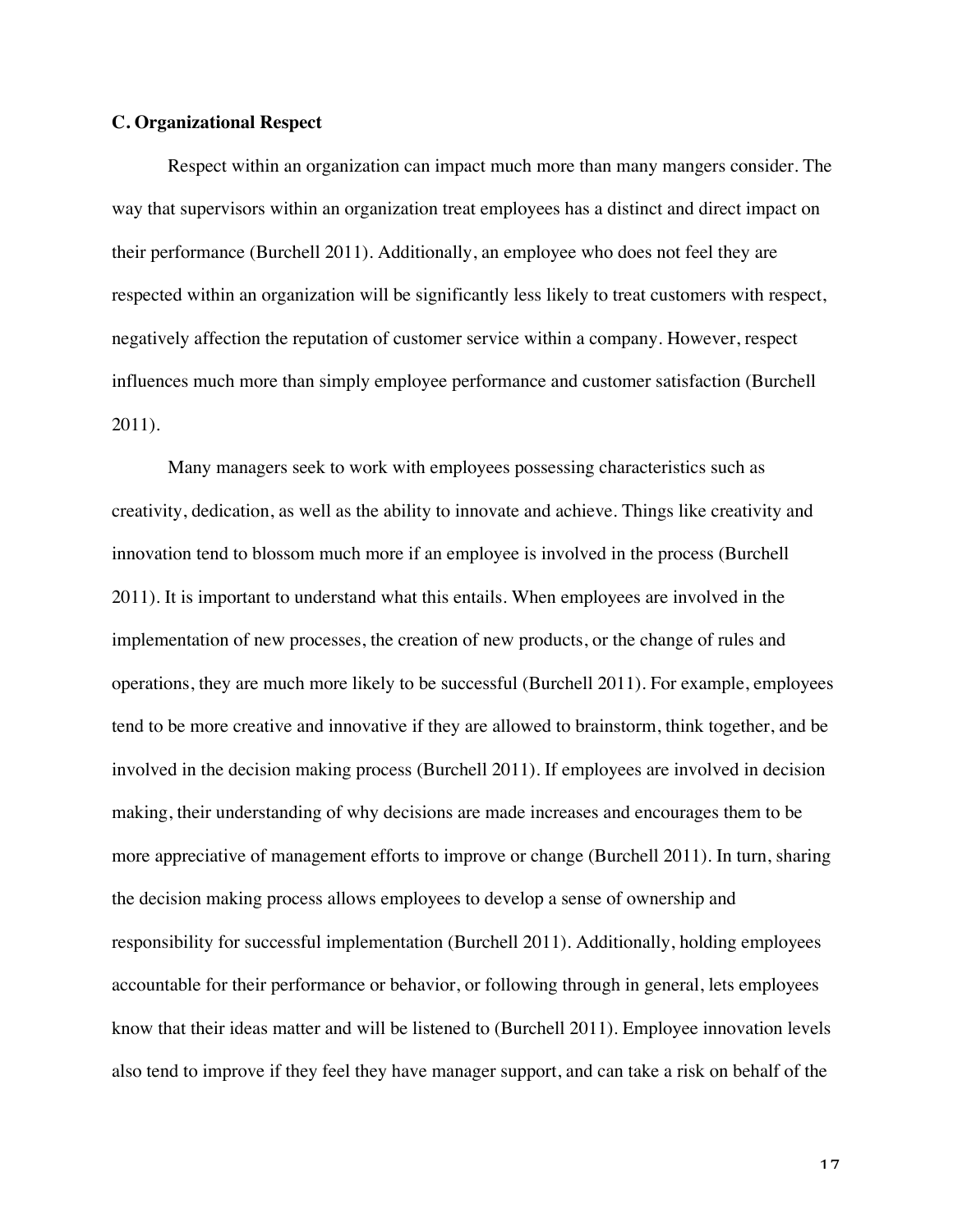business even if it turns out to be a mistake (Burchell 2011). The bottom line is that there are many more dividends back to management if respect is demonstrated to employees (Burchell 2011). The organization will realize "a more aligned, connected, engaged, and committed workforce (Burchell 2011)."

The level of respect that employees feel they are receiving can be a determinant of their dedication, motivation, and overall employee morale. These factors are crucial to the success of the overall organization. There are three main areas of behavior or treatment that affect employee perceptions of respect within an organization (Burchell 2011).

The first area that affects employee perceptions is support. Support is considered to be "manifested the in the way managers support individual professional worth, through offering training and professional development, and through ensuring that people have the resources they need to do their job (Burchell 2011)". Along with the aforementioned considerations, employees also look for their accomplishments to be recognized, and a general sense of appreciation if they are going "the extra mile". The main focus of support is ensuring that employees have the ability to grow and develop their careers, with the help of necessary resources (Burchell 2011). An important piece of the puzzle in terms of employee respect is that employees do not have mistakes held against them (Burchell 2011).

Support can be broken down into two categories: supporting professional worth, and supporting individual effort. In terms of supporting professional worth, there are two major ways that managers can help their employees be successful. These two ways are, "1) by thinking comprehensively about the type of development the person requires", and, "2) getting him or her the right tools, equipment, and other materials needed to complete his or her assigned work or accomplish goals (Burchell 2011:65)". This involves covering more than just "the basics", but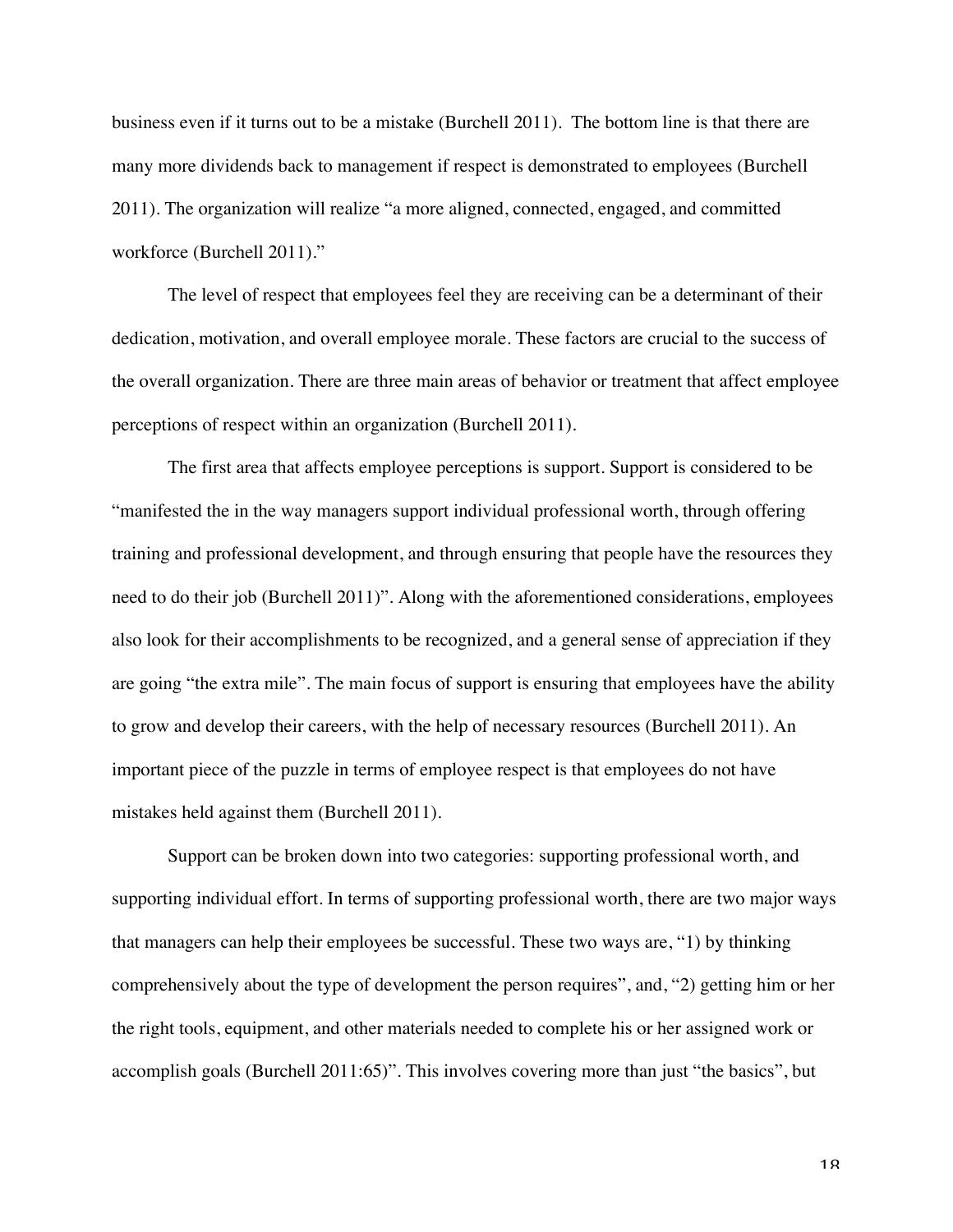also encouraging the employee's overall career development (Burchell 2011). If managers have an understanding of their employees' hopes, talents, aspirations, goals, and dreams, they can better direct employees and help to align their paths with opportunities most beneficial to their goals. Great managers even actively seek out opportunities that they feel employees will benefit from (Burchell 2011). The more creatively that a manager supports their employees, the more beneficial it is to all parties involved. Managers must implement supportive practices and a strong commitment of time and energy to make employees and the organization successful (Burchell 2011). Employee support is a very involved process, and is more than just handing employees the next promotion (Burchell 2011). It requires true dedication to promoting growth and development and offering a helping hand in ways that promote employee welfare.

In great workplaces, part of supporting employees and their professional worth comes from managers not only identifying opportunities, but also anticipating them (Burchell 2011). Great managers understand the parallels between growing people and growing the organization, as in today's economy, when a company is not growing, it is shrinking (Burchell 2011). These great managers also recognize that giving employees space to create and invent exemplifies respect for their thoughts, opinions, and ideas.

The second category of support is the support of individual effort. A common question asked to managers amongst employees is "where am I?" and "where am I going? (Burchell 2011:70)." Employees want to know how they are doing and performing, which requires ongoing feedback. A great way for managers to provide feedback is "catching an employee doing something right (Burchell 2011:71)". Managers should aim to create an environment filled with appreciation, and seek to recognize good work, extra effort, ultimately paying attention to the recognition process (Burchell 2011). Employees are proven to feel more respected the more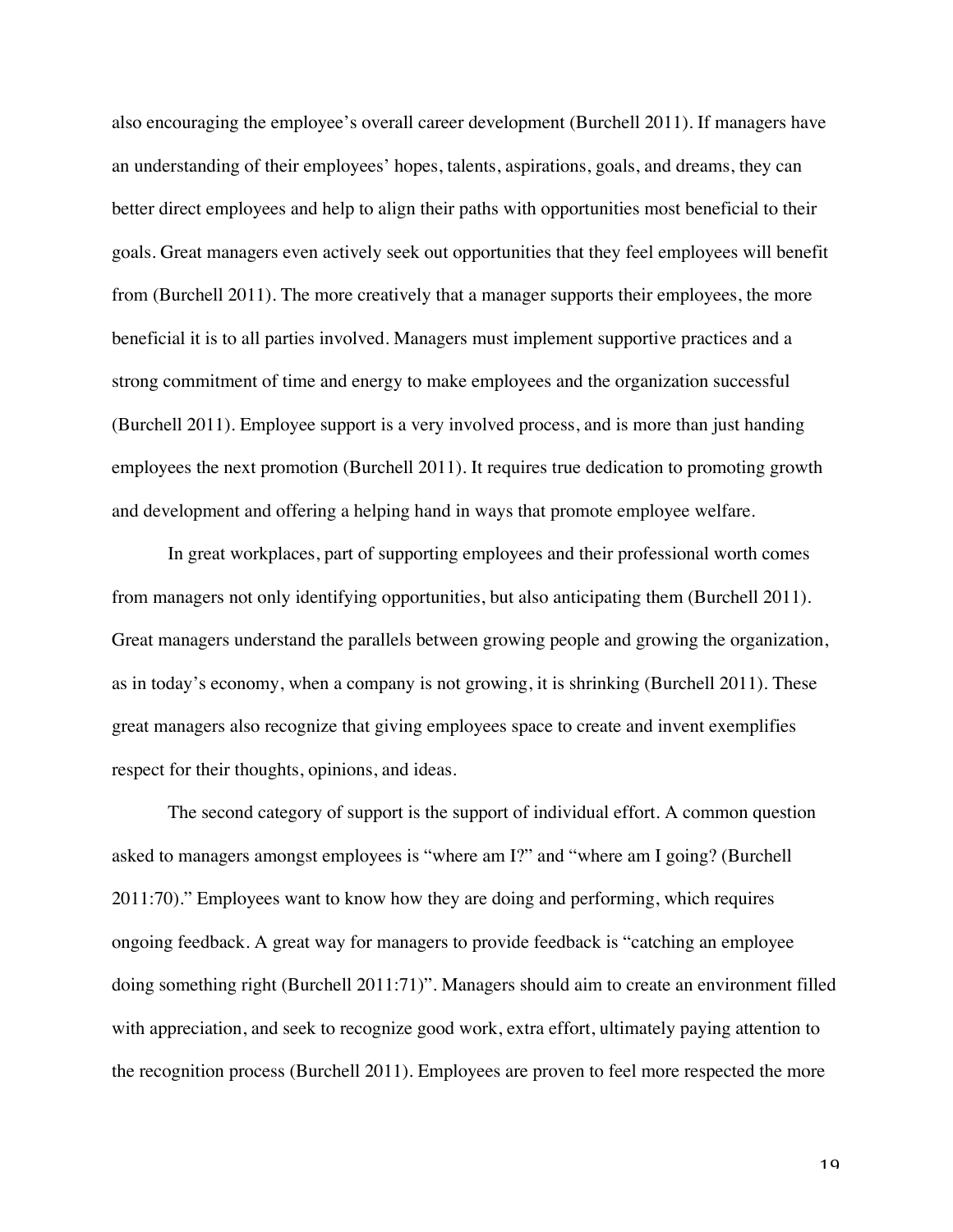that they feel sincere appreciation and recognition from managers (Burchell 2011). Managers should help employees learn from mistakes they make, as opposed to blaming them or put them down. Burchell states that "where you invest your time and attention as a leader serves as a powerful model for what employees see as important and meaningful (Burchell 2011:71)". This greater focus on successful performance behavior encourages employees to respond with greater levels of energy and commitment at work each day (Burchell 2011). Great companies recognize employees when they go above and beyond, for professional contributions and achievements, and for tenure or service anniversaries (Burchell 2011).

Managers typically notice behavior that is aligned with the values instilled within the company (Burchell 2011). An effective way to demonstrate support and, therefore respect, within an organization, is the creation of recognition programs. These on the spot programs enable employees to be recognized immediately for their good work, faster than bonus processes (Burchell 2011). Cindy Ventrice, a consultant, stated in her book "Make Their Day! Employee Recognition that Works" (2009) that "in an international survey in 2007, I found that 57 percent of the most meaningful recognition doesn't even cost a dollar… employees are looking for meaning, not things (Ventrice 2003:12)."

Employees perceive levels of respect through the amount of support that they are receiving from their managers. This support can be applied to their professional worth, or their individual efforts. There is a common thread throughout activities within organizations that demonstrate support; the respect the company shows to the employee (Burchell 2011). This includes respect of employee talents and interests, hopes and aspirations, and the whole person (Burchell 2011). Through the support activities, employees yield plenty of benefits. They gain the knowledge and development required to perform their duties, as well as ample opportunities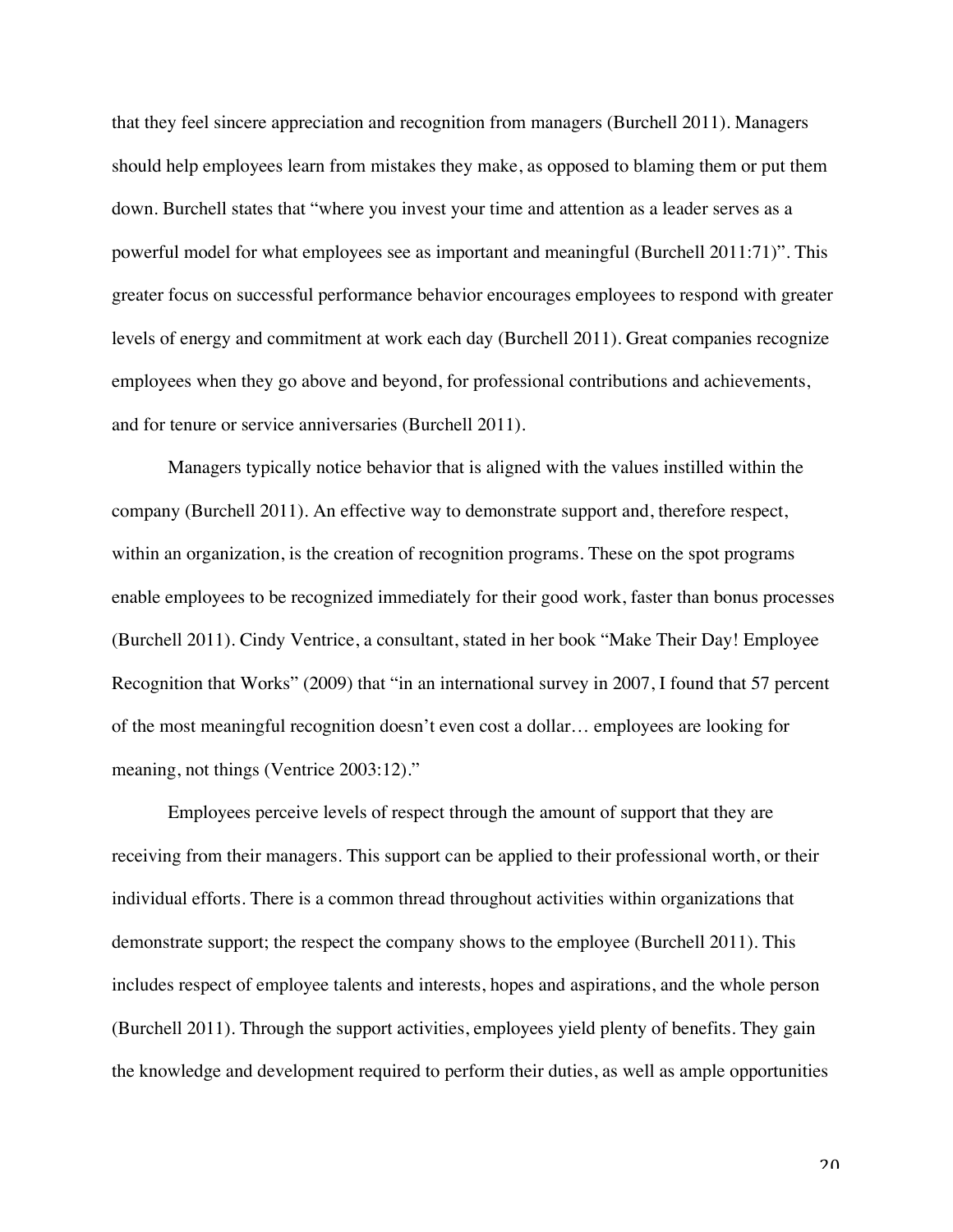for growth that include learning life management skills that increase their levels of engagement, loyalty, and competence (Burchell 2011).

Collaboration is just as critical in the process of building respect as support (Burchell 2011). Employees seek feelings of collaboration and involvement in regards to decisions made about their careers. They want to feel as though they have a say in decisions that affect them, but that they also have support from their managers in making these decisions (Burchell 2011). Collaborative idea exchange is another way that employees can feel respected (Burchell 2011). Co-founder of the Great Place To Work Institute, Amy Lyman, observed that,

*"Ideas are everywhere—Individual ideas, group ideas, ideas that have been thought of, considered, argued over, discarded or never fully considered. There's no shortage of ideas. Gaining access to ideas, developing and selecting them, and putting the best ones into action—making decisions, choosing among alternatives—those are real challenges." (Burchell 2011:73)*

Leaders who extract employee ideas, help to develop them, and ensure they understand how their ideas are used in business processes demonstrate respect for employees. Every business runs into problems, and managers often times seek opinions and ideas from others in order to ultimately arrive at a solution or plan of action. With action plans and solutions comes internal impacts, such as changes in employee experience. Listening and asking questions can help address these changes to ensure that the employees are still feeling respected.

When managers ask questions, it is important that they are carefully crafted and considers what truly needs to be discovered (Burchell 2011). Management can even create systems and teams that work specifically on discussing key issues and solutions, allowing employees to gain company insight and build strong relationships between leaders and employees (Burchell 2011).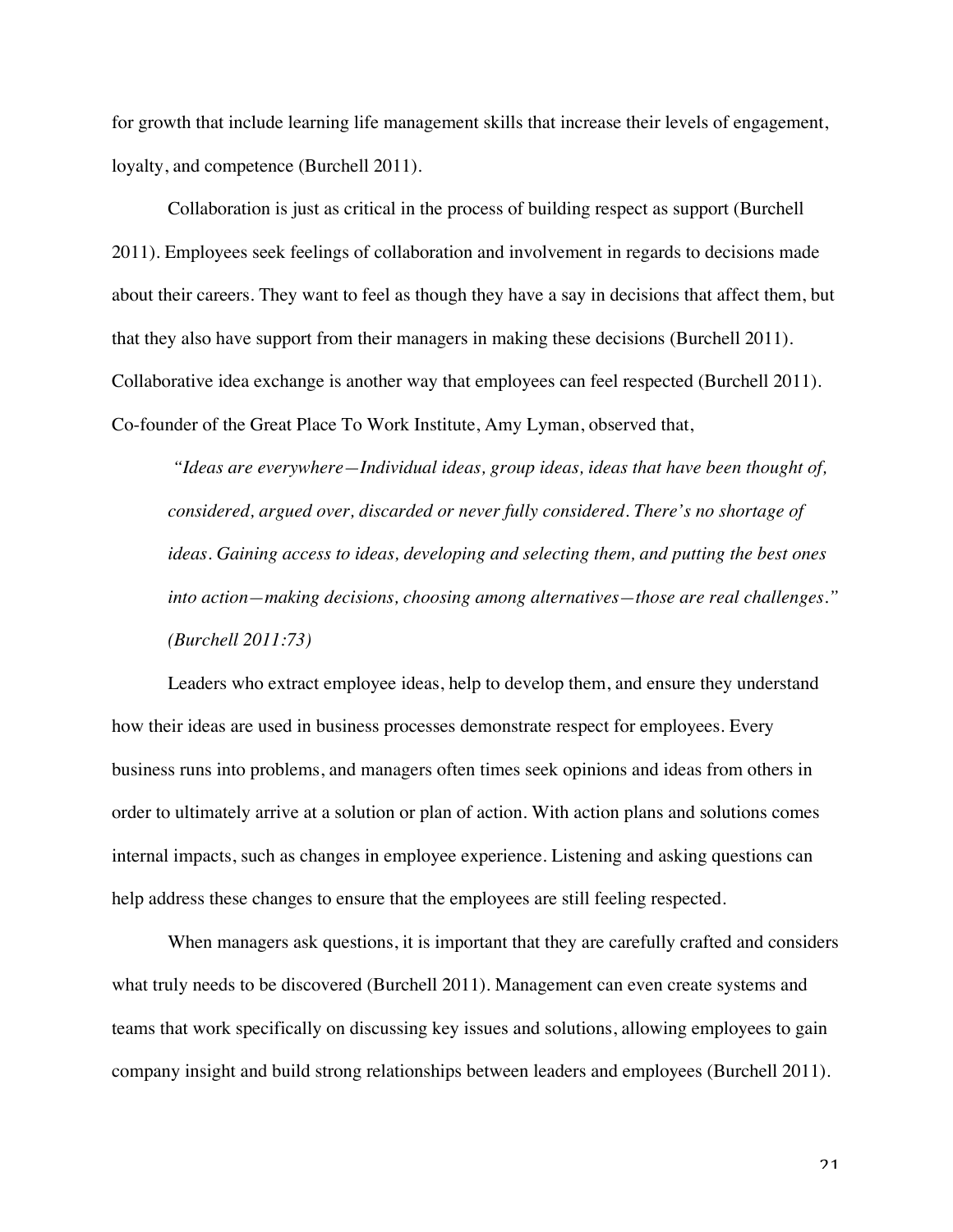An important collaboration that must be evident is between management and employees; it is important that they do not feel a disconnect. Management seeking ideas also creates a perception of credibility and promotes two-way communication within the organization. Although collaborative decision-making seems trivial, it is not. It takes proper skills, structure, and training to be able to implement it effectively. Amy Lyman stated that "Two specific skills that, when practiced well, can greatly enhance people's ability to work well together are those of practicing positive dissent and providing constructive criticism (Burchell 2011:75)." Positive dissent is "the fundamental challenge to the idea of being put forward, usually based on overarching values or goals (Burchell 2011:75). If leaders possess the skills mentioned, they will be able to listen more effectively, positively dissent when employees provide input, and then provide constructive criticism when they hear ideas (Burchell 2011).

Asking questions and incorporating ideas is not the end all, be all of implementing collaboration. Managers also need to "close the loop" with employees: which entails verifying that employees understand all parts of decisions. This includes the ultimate decision, its rationale, how employee input was used, and gaining employee support for the decision (Burchell 2011).

The third area that comes into play in employee perceptions of respect is caring. Everyone wants to feel cared for; but employees seek a genuine sense of caring from their supervisors (Burchell 2011). When asked to identify how employees feel respected by managers, they discuss how they feel cared about when they are at work (Burchell 2011). Caring comes from areas including the work environment, work-life balance, and sincere interest, all of which have special and unique benefits (Burchell 2011). The main behavior observed is the extent to which managers demonstrate an interest in the well being of their employees (Burchell 2011).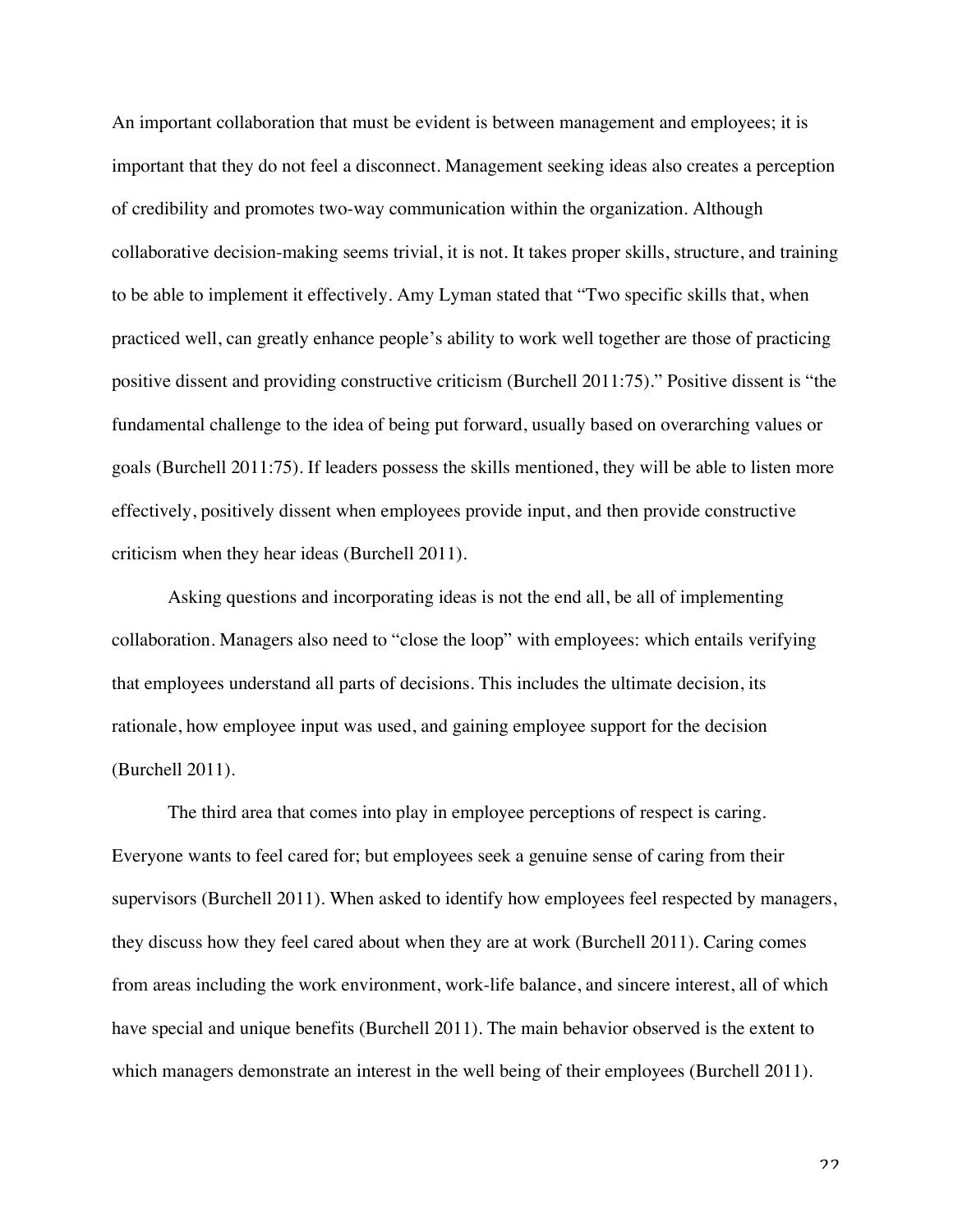Safe, healthy work environments, and employee benefits are two ways in which managers can show employees that they are cared for (Burchell 2011). Managers who care for their employees recognize the impact of work on personal lives (Burchell 2011).

The work environment that employees operate in is directly correlated to the level of respect that they feel. Along with safe and healthy conditions, which are crucial, there is a very important formula that managers must understand (Burchell 2011). This formula states "behavior is a function of a person interacting in their environment (Burchell 2011:78)." Leaders must pay attention to both employees and environments to achieve positive results. Leaders can further their efforts of creating a respectful environment by allowing employees to collaborate with them in planning their workspaces. This opportunity enables employees to feel a sense of ownership and control over their immediate environment (Burchell 2011). Including features like skylights, indoor garden, common spaces, and open concepts help to foster greater levels of interaction, collaboration, and creativity (Burchell 2011). A key player in how employees feel about their work environment is the level of environmentally responsible practices. If employees understand that the company operates responsibly, they feel good about coming to work (Burchell 2011). The alignment of facilities and core values is critical, and their values should be represented in the structure of their facilities (Burchell 2011).

Work-life balance is another important aspect that managers should demonstrate extensive care for. Managers should constantly remind employees to create an appropriate worklife balance, and emphasize how important it is for employees to take time away from the workplace. Some practices that employers use to encourage this sensitive balance are flex-time, compressed workweeks, telecommuting, hoteling, virtual workspace, job sharing, phased retirement, and more (Burchell 2011). Great workplaces encourage employees to take advantage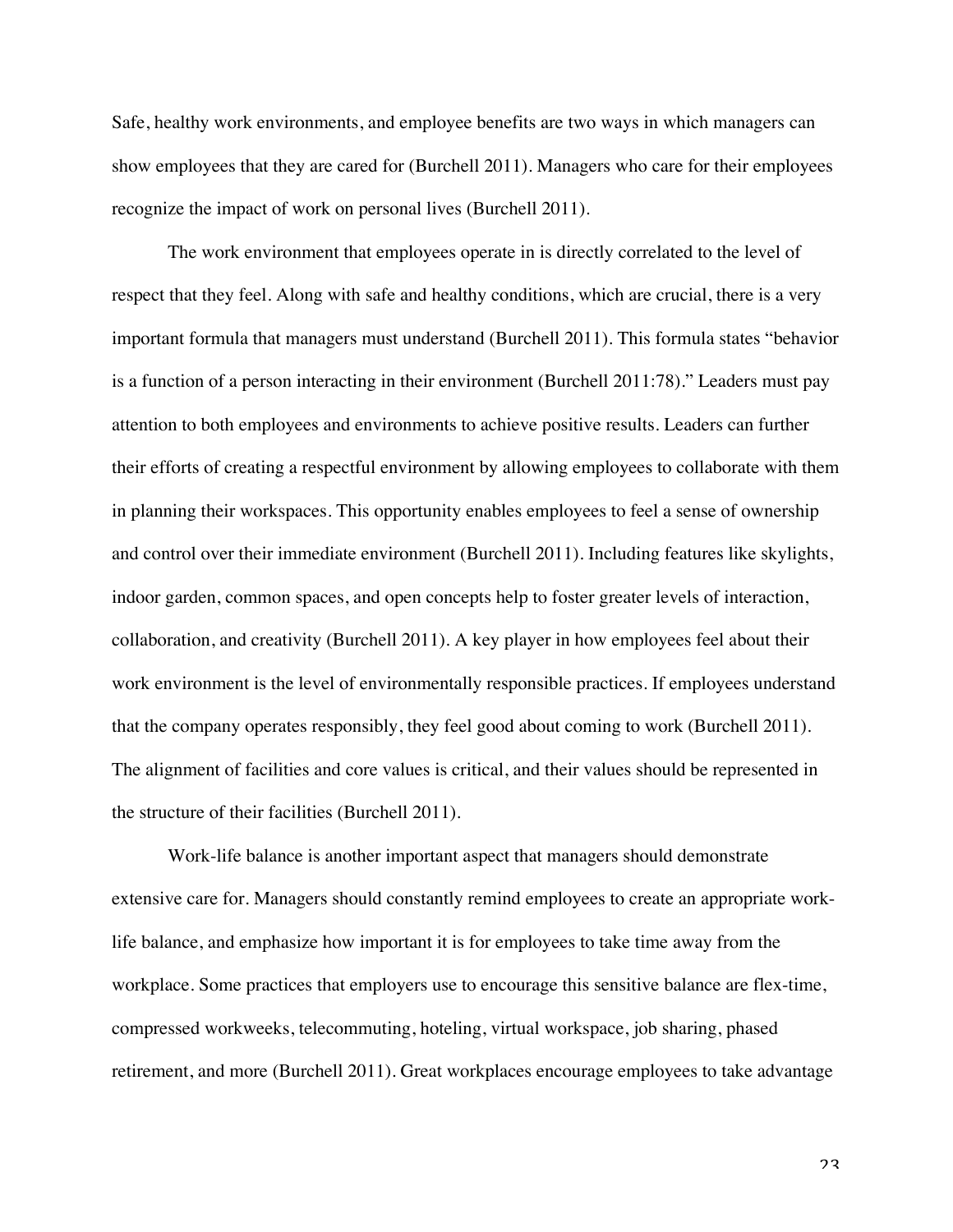of these benefits (Burchell 2011). This encouragement is especially important following employee completion of large projects, as they are more likely to feel recharged and engaged after taking a break (Burchell 2011). Attention and energy for work-life balance on the part of managers can be "the single biggest predictor of whether employees find balance and take care of themselves (Burchell 2011:80)." An organization that practices respect should have characteristics like caring woven into their values.

Managers should always express a sincere interest in their employees as people (Burchell 2011). A critical factor is to remember that employee perception always counts, and that as a manager, you cannot simply care about employees, you must show that you care (Burchell 2011). A manager that takes a few extra moments to check in with employees, get to know them, and can remember details about their personal lives are proven to have employees with positive perceptions of respect (Burchell 2011). Things that may seem small, such as asking how their child's sports game went, can go a very long way and drive home feelings of respect within the organization (Burchell 2011).

An organization that offers employees special and unique benefits can also be very rewarding to the company. A commonality of employees' senses of resect is that the benefits can be described as "only here" (Burchell 2011). These special and unique benefits are built on the foundation of caring for individuals and communities, and fit inside the context of the company culture (Burchell 2011). An important message to send to employees is "you are a part of us", and managers can achieve this by offering benefits such as those listed above (Burchell 2011). At the end of the day, employees want to know that they matter (Burchell 2011).

Recently, Harvard Business Review conducted a study of 20,000 worldwide employees with the help of Tony Schwartz. From this study, HBR concluded, "when it comes to garnering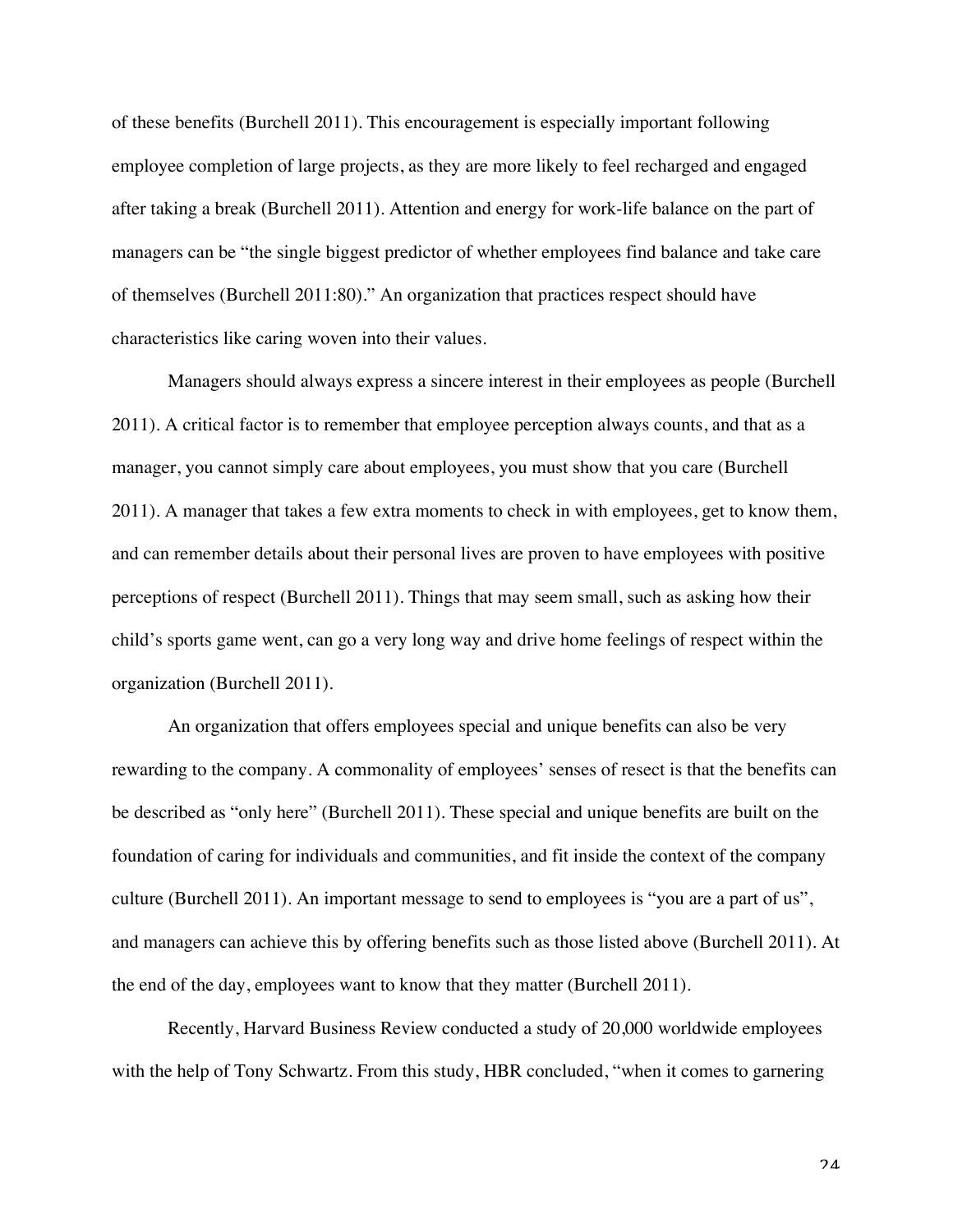commitment and engagement from employees, there is one thing that leaders need to demonstrate: Respect (Porath 2014)." Out of all factors examined in the study, respect was the one behavior that had the greatest effect on the outcomes measured (Porath 2014). Employees agreed that feeling respected was more important to them than recognition, appreciation, communication and inspiring vision, providing useful feedback, and opportunities for learning, growth, and development (Porath 2014). Employees who felt respected averaged in the following categories (Porath 2014) (See Figure 1):



**Figure 1 – Respect and It's Effects on Employee Feelings and Characteristics** 

The Harvard Business Review Study indicated that respect influenced engagement within the workplace. The correlation was as follows: the more respect given, the greater the level of employee engagement (Porath 2014). With all of these wonderful factors, the study revealed some disheartening information. 54% of employees did not feel respected by their managers on a regular basis. Based on these frightening results, Christine Porath decided to take a deeper look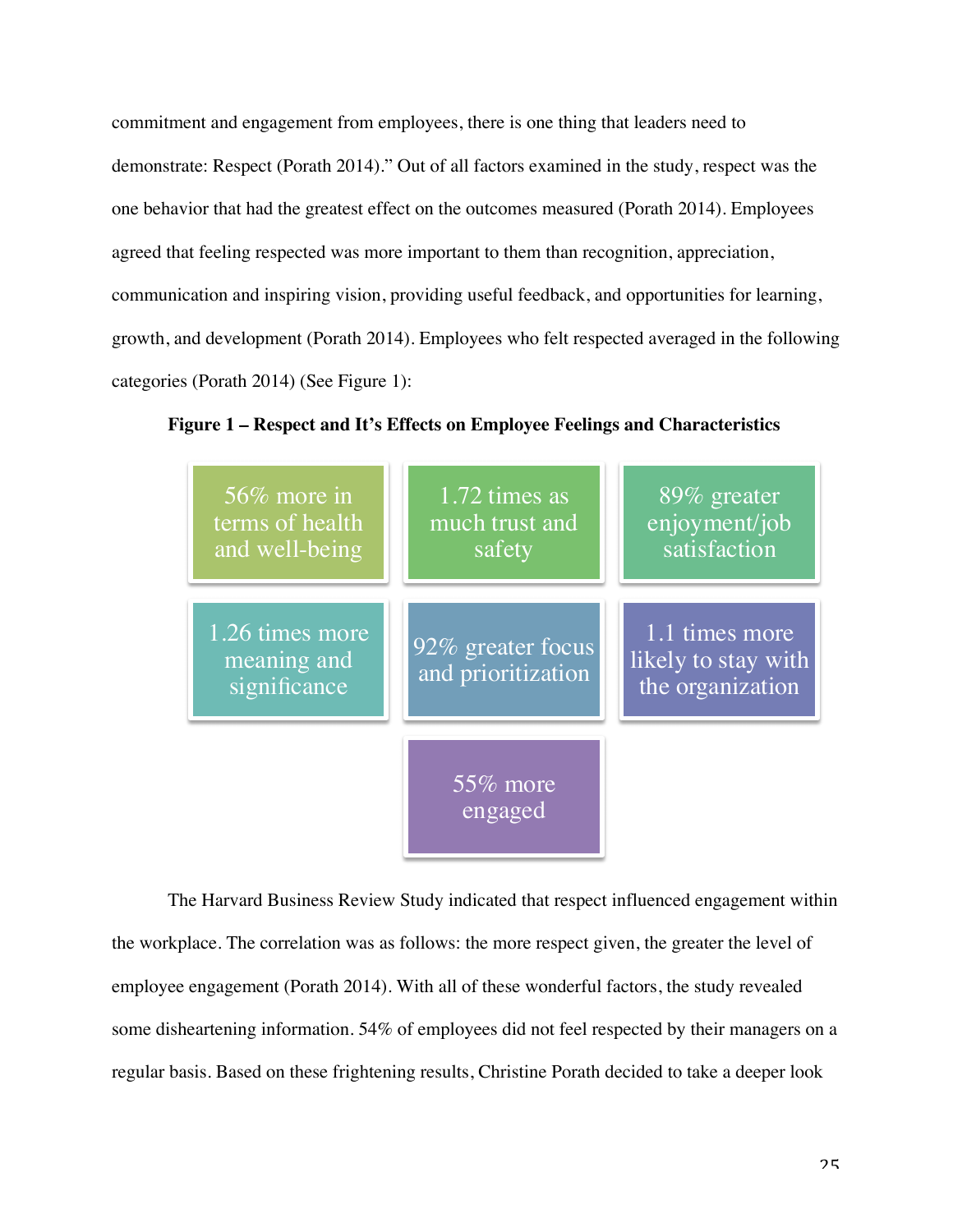into why employees are disrespectful, uncovering that 60% "claim they are overloaded and have no time to be nice (Porath 2014)." Twenty-five percent claimed that "they don't have a role model for respect in their organization, they're just behaving as the leaders do (Porath 2014)." Thus, respect begins with leaders. An important takeaway from this study, according to Porath, was "Respect is directly tied to what a particular individual expects – and how the leader makes the person feel (Porath 2014)."

A specific example of the correlation between the success of the overall organization and perceptions of respect occurred within the company Campbell's Soup. In 2001, Doug Conant, CEO, took over a company that was in not-so-great shape, to put it nicely. The company had realized a decline in market value of over half, steadily declining sales, layoffs, and an overall declining business. The environment within Campbell's Soup was considered "toxic", and pushed a manager from Gallup to comment on the engagement in the organization as "the worst [he had] ever seen among the Fortune 500 (Porath 2014)". Once the CEO understood the severity of the situation, he took it into his own hands and decided to start showing employees respect. While he was CEO, he wrote over 30,000 individualized notes of thanks to the 20,000 employees at the company, going out of his way to demonstrate his appreciation and help them realize their importance to the corporation. In 2010, the situation was re-evaluated, and "employees were setting all-time performance records, including out-pacing the S&P by five-fold (Porath 2014)."

After examining and analyzing the results collected from the Harvard Business Review survey, as well as the statistics behind the almost destructive situation at Campbell's Soup, Porath has been able to put together a few general conclusions. She states, "Our studies reveal that without respect, even if people want to perform well, they can't…these costs chip away at the bottom line (Porath 2014)." When employees feel disrespected, they are highly likely to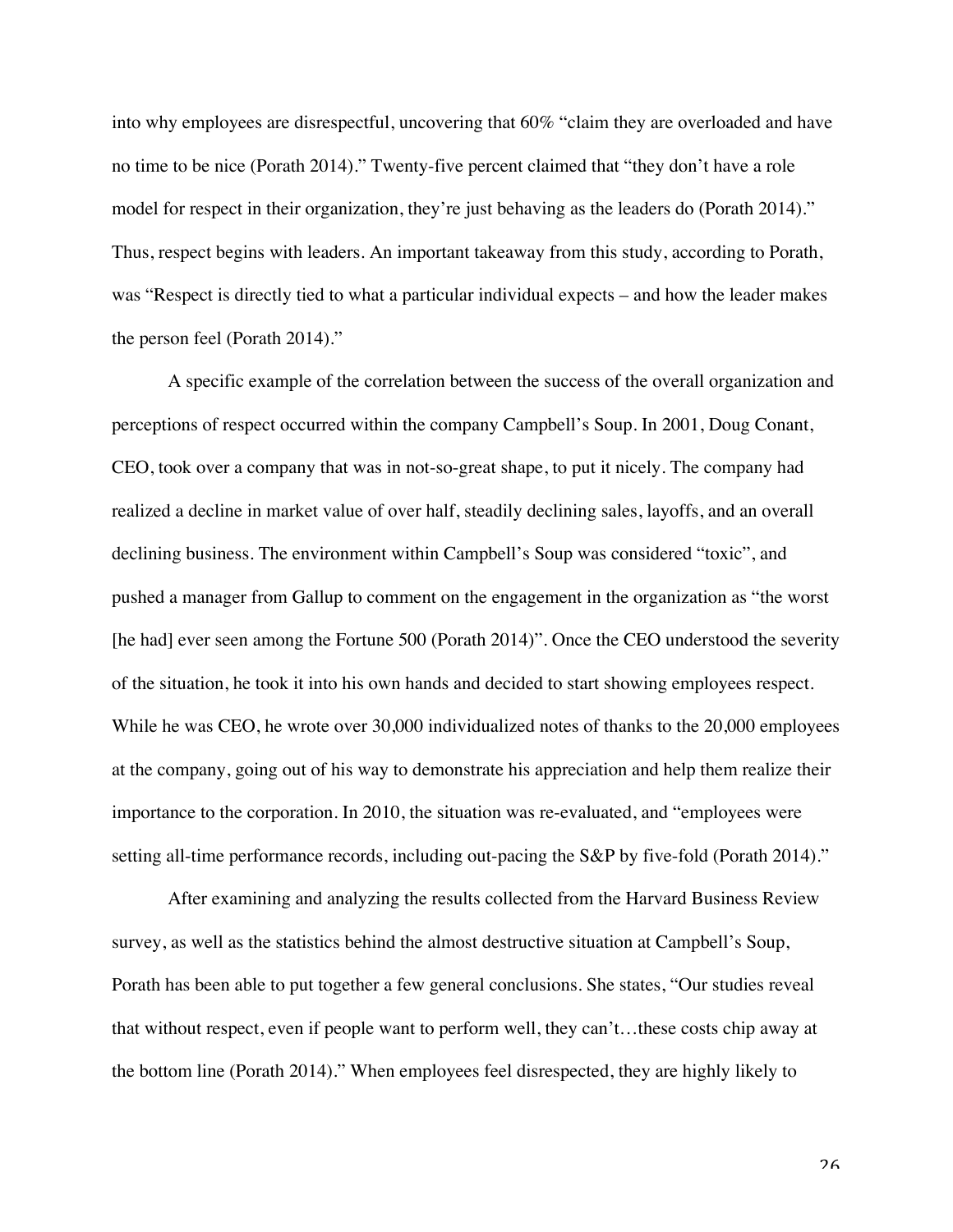respond negatively, and many end up leaving (Porath 2014). Approximately half of employees will purposely decrease effort or quality of work (Porath 2014). Studies have also shown that customers are less likely to buy from companies when they feel employees are treating them, or other employees, rudely (Porath 2014). It is imperative that leaders promote and encourage cultures of respect within their organizations to help preserve organizational culture. They need to be role models for civility, communicate how highly it is valued, and correct bad behavior (Porath 2014). In the end, "respect pays (Porath 2014)".

Employee perceptions of respect are influenced by many factors. Some of these factors include feelings of support, collaboration, and caring from managers. It is the responsibility of managers to ensure that these factors are maximized within the organization and throughout daily operations. By creating a climate full of these feelings, employees feel more comfortable and, therefore, more respected. Employees also want to be treated as a "whole person", rather than being treated as "human capital". Employees are less likely to be respectful if they feel they are considered another expense on the income statement (Burchell 2011). As managers typically start as average employees, it is important to always keep in mind the employee perspective and practice the golden rule (Burchell 2011). Finally, leaders can actively model the behavior that they wish to see to help set the tone of support, collaboration, and caring (Burchell 2011). Leaders have the most important role in establishing an environment loaded with respect (Burchell 2011).

#### **D. Propositions**

The success of organizations depends on the alignment of values between employee and organization, which can be examined through performance and behaviors that are heavily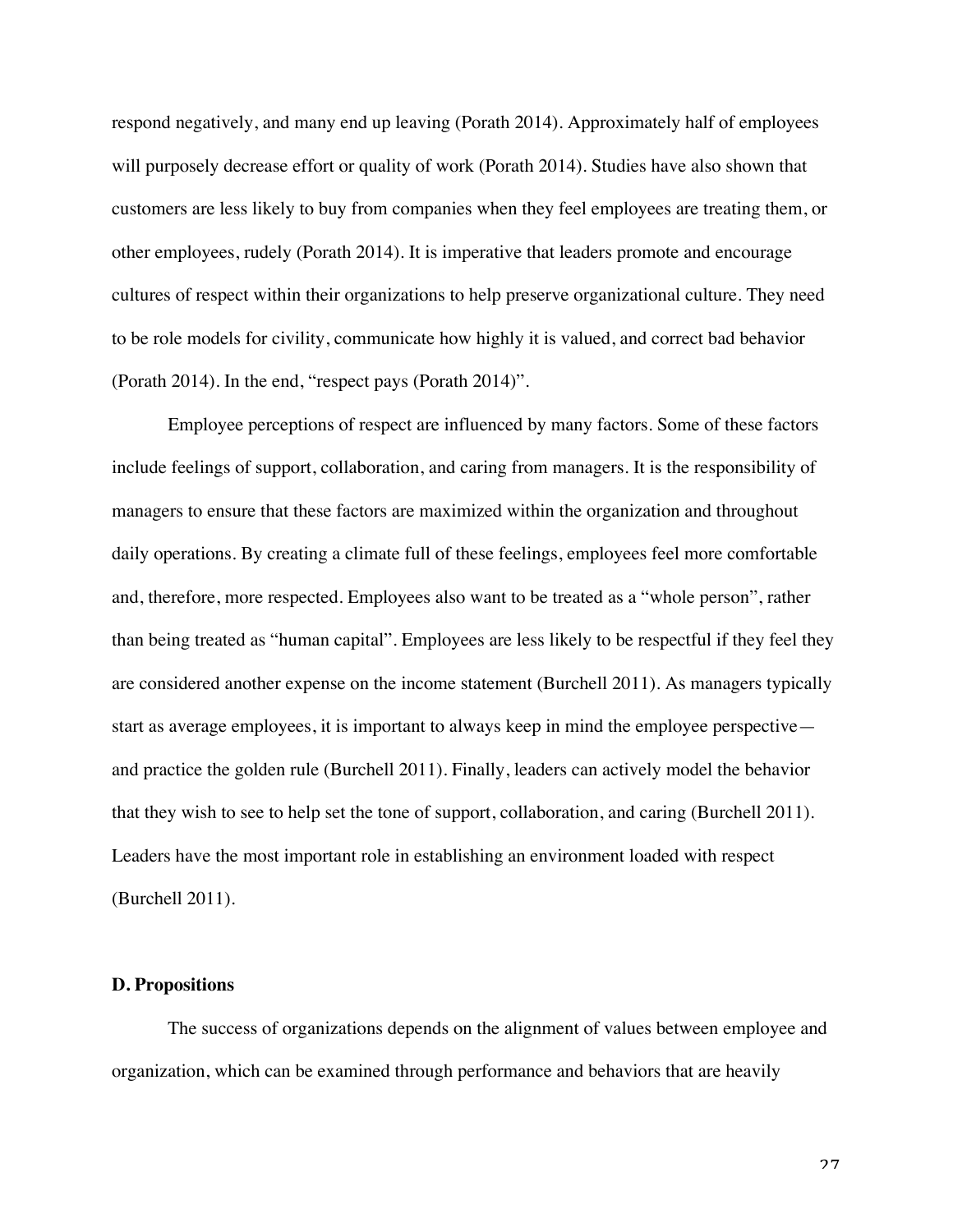influenced by respect and affect the perception of organizational culture. Therefore, based on organizational culture research and our understanding of social identify theory and fit, we propose that:

- **Proposition 1:**
	- o **Proposition 1A:** *The higher the perception of support, the higher the perceptions of organizational respect.*
	- o **Proposition 1B:** *The higher the perception of collaboration, the higher the perceptions of organizational respect.*
	- o **Proposition 1C:** *The higher the perception of caring, the higher the perceptions of organizational respect.*
- **Proposition 2:** *The higher the perceptions of organizational respect the stronger the organizational culture.*

Please refer to Exhibits 1 and 2 to obtain a better understanding of how support, collaboration, and caring influence organizational respect, and therefore lead to a stronger culture within the organization.

#### **IV. DISCUSSION & CONCLUSION**

Based on what has been discussed throughout this paper, we think that organizational respect will lead to higher levels of culture, because of support, collaboration, and caring in the workplace. We have thoroughly examined how organizational respect influences organizational culture and influences employee fit in organizations. The success of organizations depends on the alignment of values between employee and organization, which can be examined through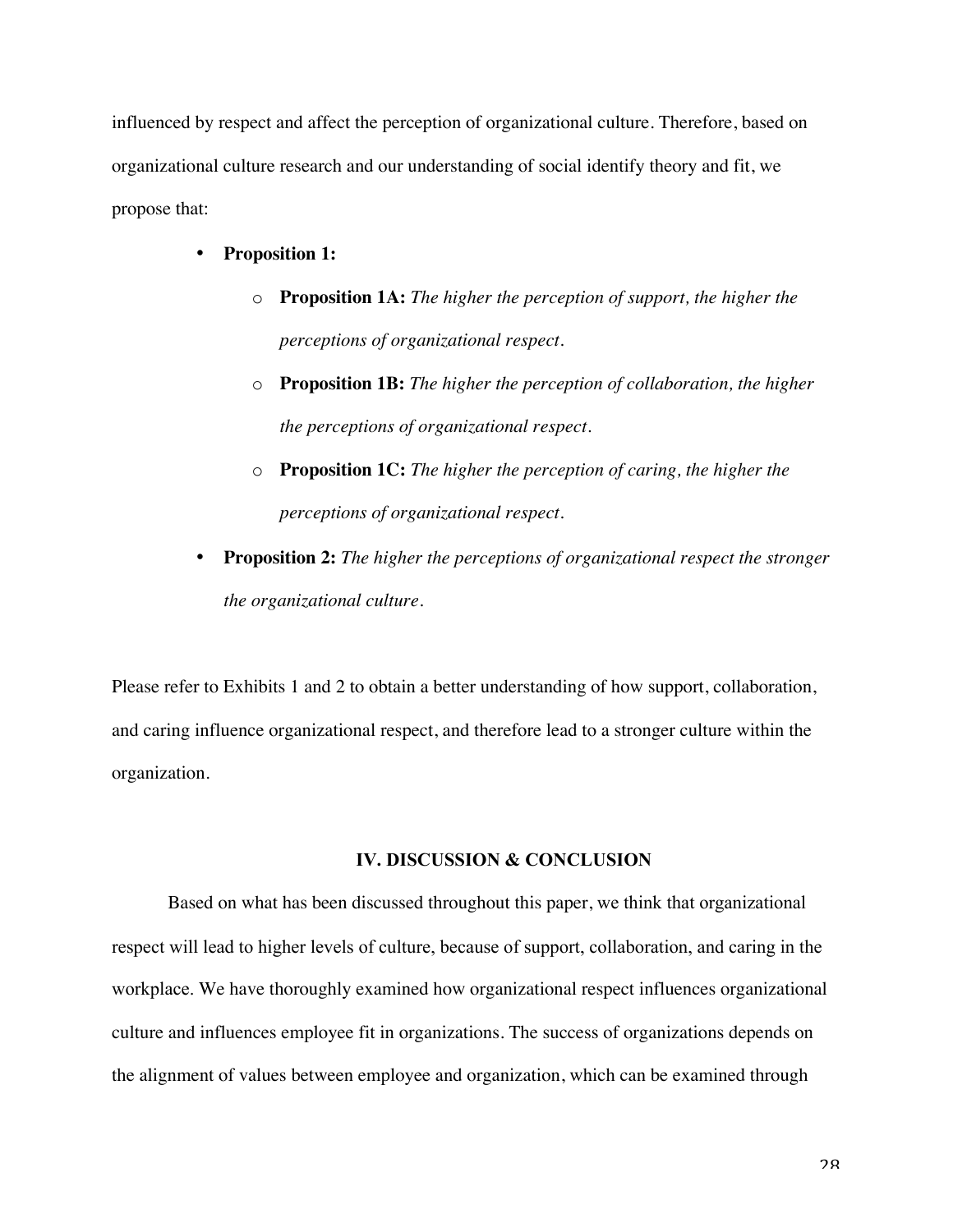performance and behaviors that are heavily influenced by respect and affect the perception of organizational culture. These perceptions of support, collaboration, and caring lead to increased perceptions of respect. Increased perceptions of respect lead to a high level of culture and a reinforcement of company values and beliefs.

Organizational culture is the framework for building an organization. Respect is a core value in organizations, and it plays a very important role in organizational recognition, engagement, and strong culture (Jacobsen 2013). The connection between perceptions of organizational respect and organizational culture are immeasurable, and the absences of these can severely detriment the organization.

Lack of respect in organization also has implications for management. An organization that implements strong values of respect is proven to be better at retaining talented employees and having employees that are committed to the organization (Burchell 2011). If an employee feels as though they are respected, they are more likely to have an effective relationship with a team, a manager, or the overall organization. Developing an environment flooded with respect is crucial to the running of a "great workplace". Respect is tied to many other values and feelings, including trust. The lack of respect leads to a lack of trust, in turn inhibiting the overall operation and functionality of the organization (Burchell 2011). The bottom line is, when a leader demonstrates respect in the workplace, significant dividends are yielded back to them as the organization becomes more aligned, connected, and engaged (Burchell 2011). The lack of respect within an organization, vertical for authority or horizontal amongst employees, directly ties into the deterioration of group orientation (van Quaguebeke 2009). Without respect, there is no sense of "we", and a lack of effort within the organization (van Quaguebeke 2009).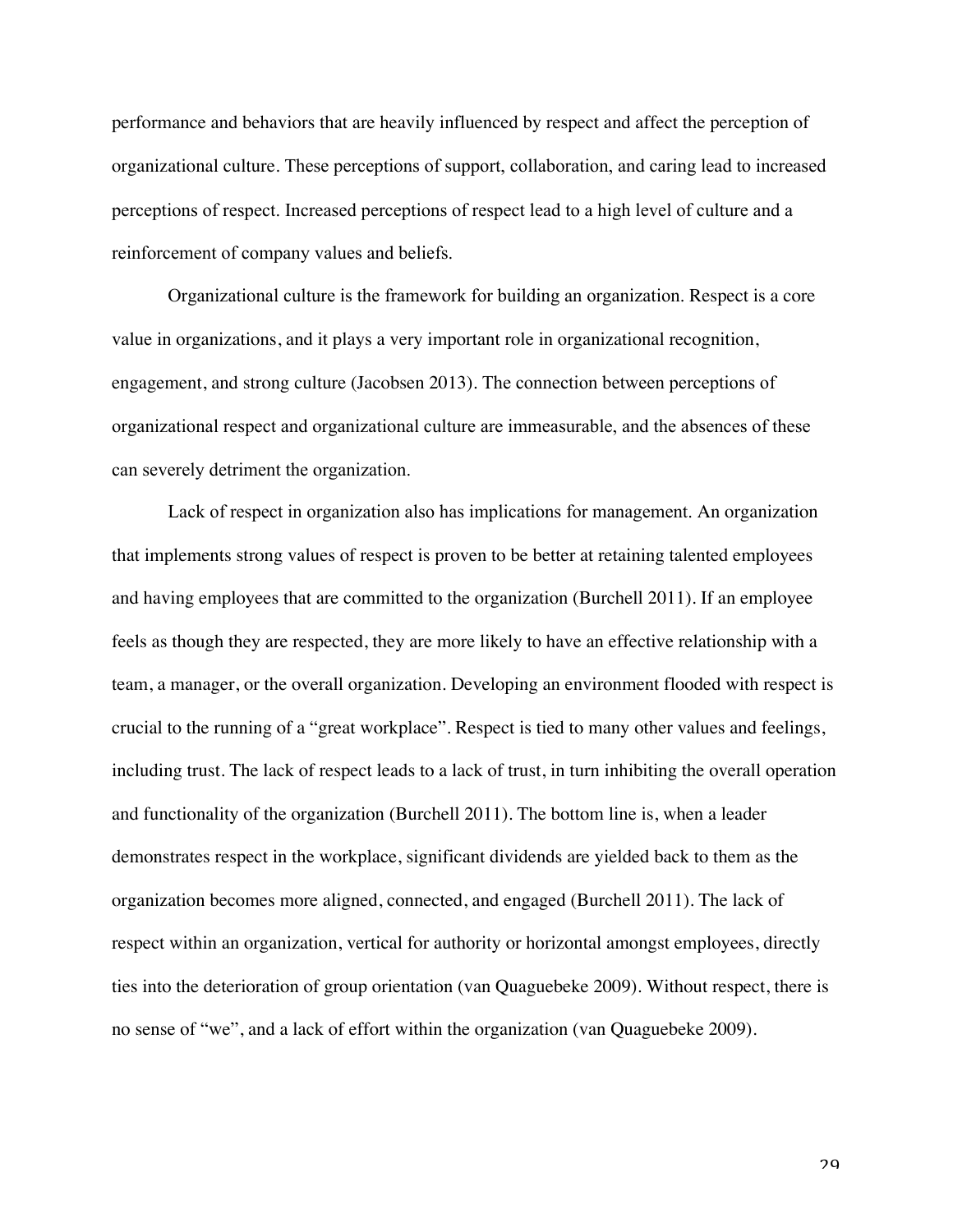Employee perceptions of respect are influenced by feelings of support, collaboration, and caring from managers. Managers are solely responsible for ensuring that these factors are maximized within the organization and throughout daily operations, and filling the company culture with these feelings. This allows employees to feel more comfortable and, therefore, more respected. Employees also want to be treated as a "whole person", rather than being treated as "human capital". Leaders have the most important role in establishing an environment loaded with respect (Burchell 2011).

If management meets the needs of employees by immersing them with feelings of support, collaboration, and caring, the company reputation will improve, and in the future, candidates will be more likely to flock to the organization due to person-culture fit and the social identity theory. Perceptions of culture make up an organizational identity. Employees use the process of identity formation to seek a social identity that will provide them with meaning and connectedness (O'Reilly 1991). Based on values that they hold, "individuals may manage their lives in ways that help them choose congruent roles, occupations, and even organizations (O'Reilly 1991)." According to Schneider (1987), individuals are drawn to organizations that they feel have similar values as them (O'Reilly 1991).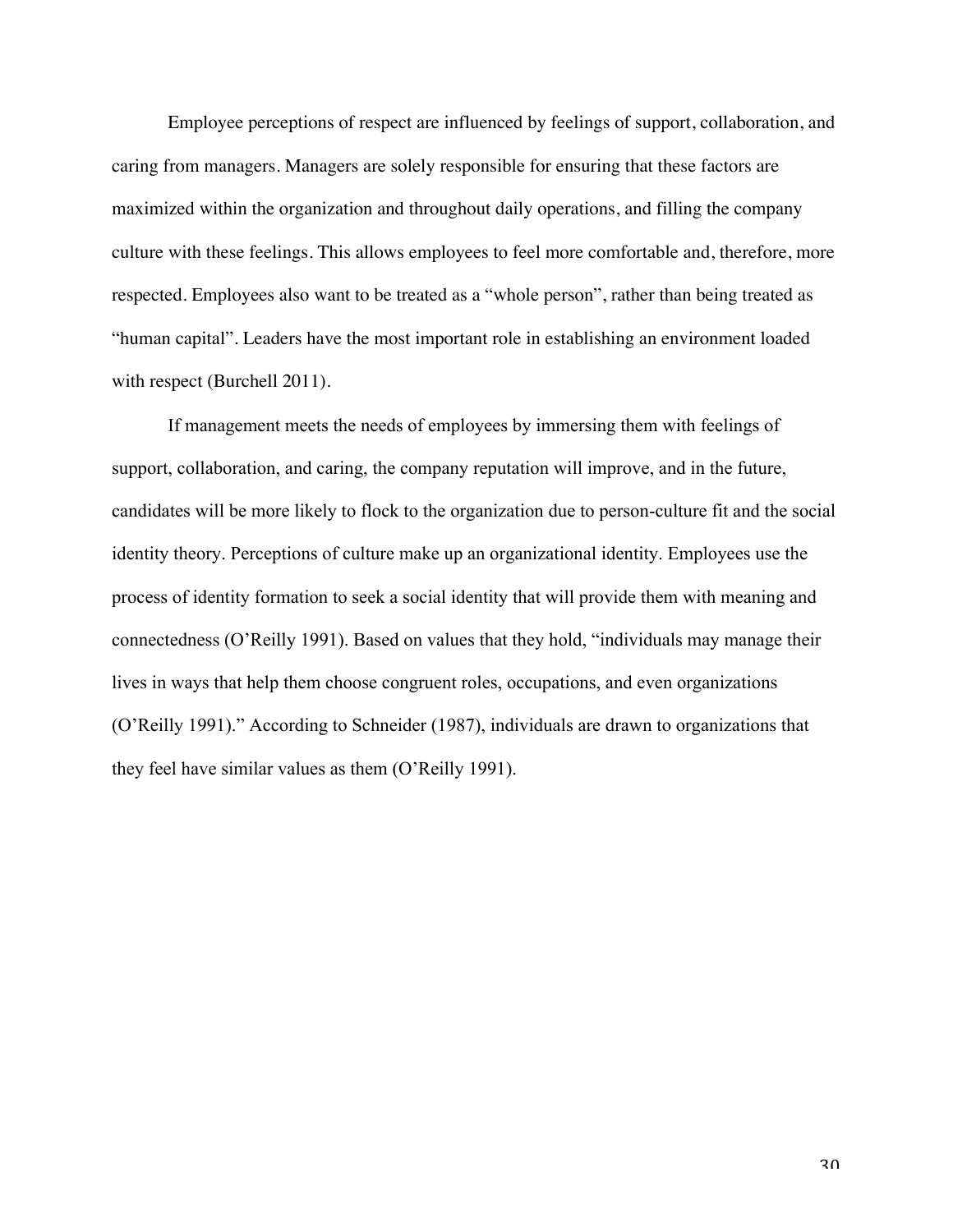### **V. EXHIBITS**



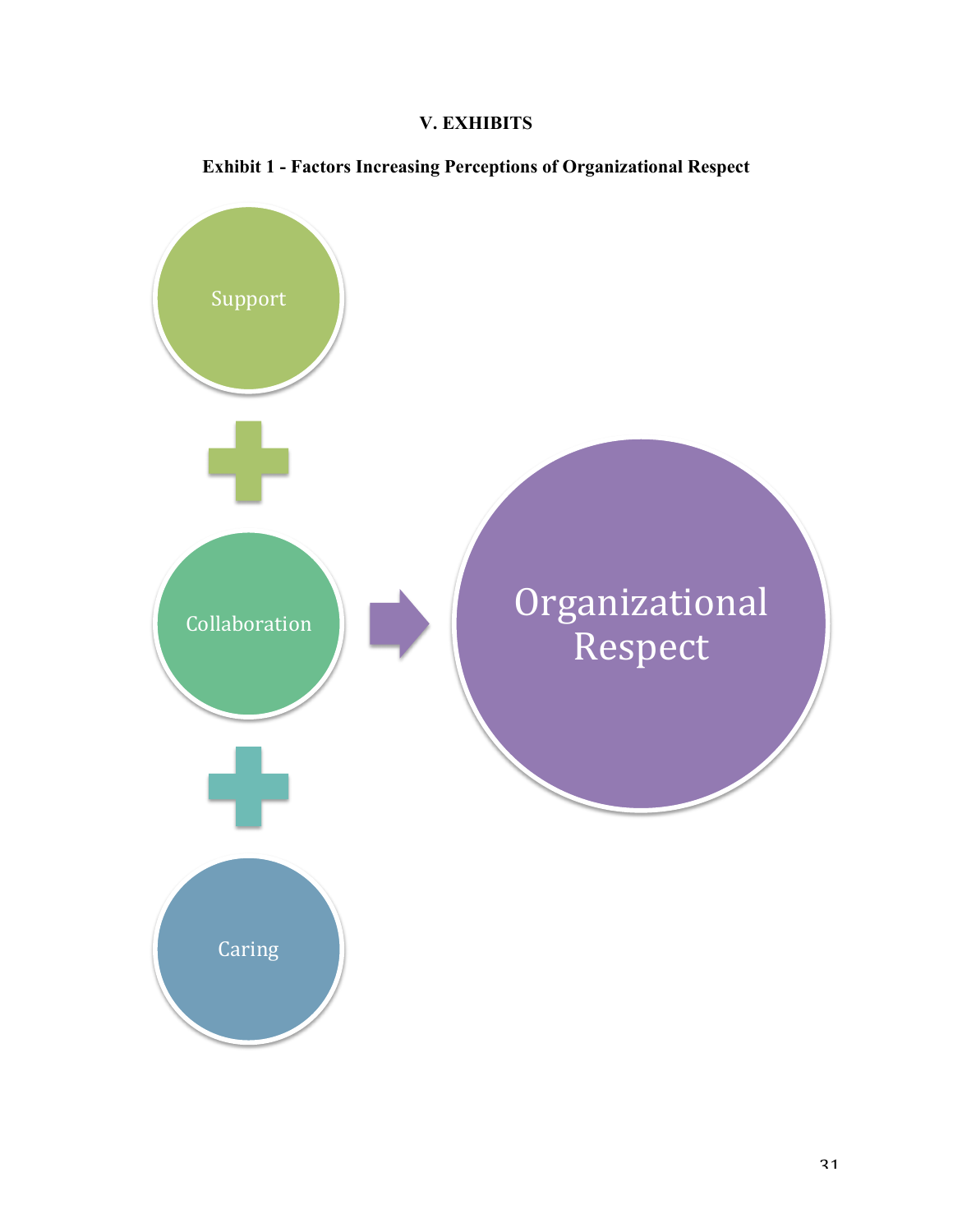

**EXHIBIT 2 - Factors Increasing Organizational Culture**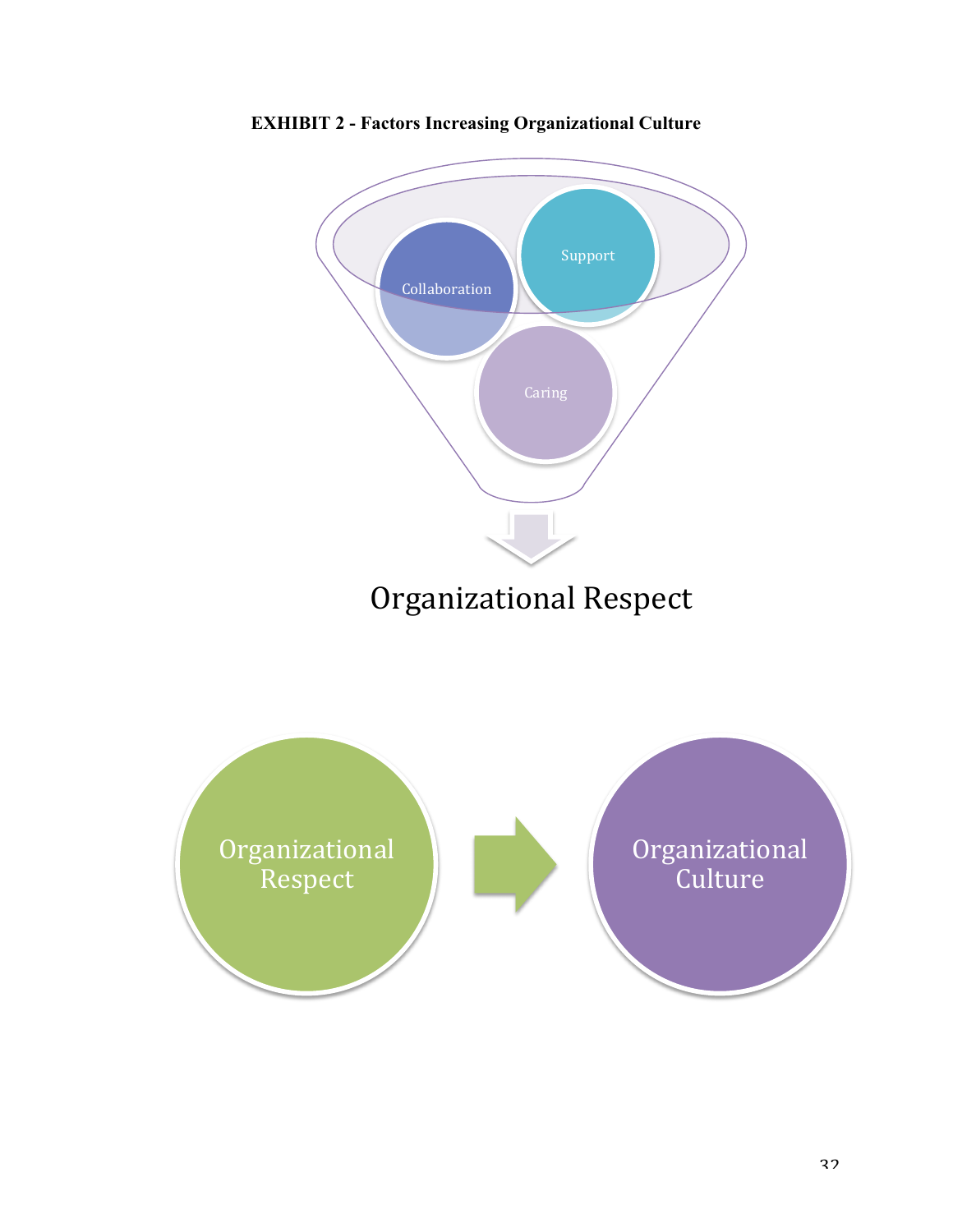#### **VI. REFERENCES**

- Albert, S. and Whetten, D.A. (1985) Organizational identity. In L.L. Cummings and M.M. Staw (eds.) Research in Organizational Behavior, 7: 263-295.
- Boezeman, Edward J., and Naomi Ellemers. "Pride and Respect in Volunteers' Organizational Commitment." *European Journal of Social Psychology* 38 (2008): 159-72. *UNH Library*. Web. 7 Oct. 2014.
- Burchell, Michael, and Jennifer Robin. "Respect." *The Great Workplace: How to Build It, How to Keep It, and Why It Matters*. San Francisco: Jossey-Bass, 2011. 61-95. Print.
- The Coca Cola Company. "Mission, Vision & Values." *Our Company*. The Coca Cola Company, 2014. Web. 28 Aug. 2014.
- Dilenschneider, Robert L. "5 Core Values for the Workplace." *The Huffington Post*. TheHuffingtonPost.com, 03 Sept. 2013. Web. 28 Aug. 2014.
- Evans, Jenell. "Vision and Mission What's the Difference and Why Does It Matter?" *Psychology Today: Health, Help, Happiness + Find a Therapist*. Sussex Publishers, LLC, 24 Apr. 2014. Web. 04 Sept. 2014.
- Francis Hesselbein Leadership Institute. "Different Types of Organizational Respect SoJo | Ideas into Action." *SoJo Ideas into Action*. SoJo, 29 Nov. 2012. Web. 07 Oct. 2014.
- Gottlieb, Hildy. "3 Statements That Can Change the World: Mission / Vision / Values." *3 Statements That Can Change the World: Mission / Vision / Values*. ReSolve, Inc., 2007. Web. 28 Aug. 2014.
- Hatch, Mary Jo, and Majken Schultz. "Transparency and Identity: Modeling Organizational Identity Dynamics." Thesis. McIntire School of Commerce, University of Virginia/Copenhagen Business School, 2010. Print.
- Holland, J. L. 1985. Making vocational choices (2d ed.). Englewood Cliffs, NJ: Prentice-Hall.
- Jacobsen, Darcy. "The Secret to Respect in the Workplace | Globoforce Blog." *Employee Engagement Recognition and Reward Commentary Globoforce Blog RSS*. Globoforce Limited, 23 July 2013. Web. 07 Oct. 2014.
- Jung, Tobias, Tim Scott, Huw T. O. Davies, Peter Bower, Diane Whalley, Rosalind Mcnally, and Russell Mannion. "Instruments for Exploring Organizational Culture: A Review of the Literature." *Public Administration Review* 69.6 (2009): 1087-096. Web. 4 Sept. 2014.

Lofquist, L., &Dawis, R. 1969. Adjustnent to work. New York: Appleton-Century-Crofts.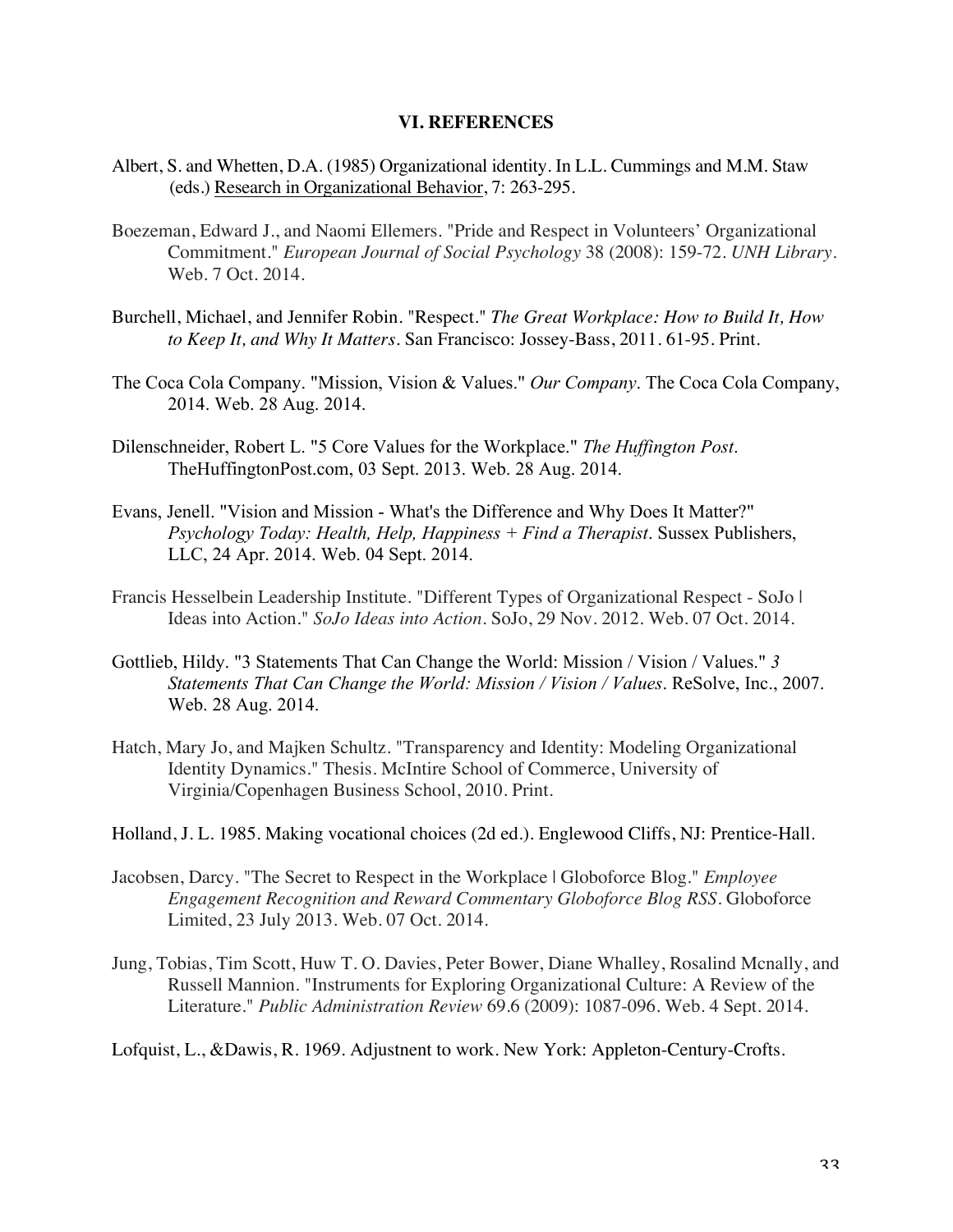- Meir, E., &Hasson, R. 1982. Congruence between personality type and environment type as a predictor of stay in an environment. Journal of Vocational Behavior, 21: 309-317.
- Mount, M., &Muchinsky, P. 1978. Person-environment congruence and employee job satisfaction: A test of Holland's theory. Journal of Vocational Behavior, 13: 84-100.
- O'Reilly III, Charles, Jennifer Chatman, and David F. Caldwell. "People and Organizational Culture: A Profile Comparison Approach to Assessing Person-Organization Fit." *Academy of Management* 487-516 34.3 (1991): 490-94. *UNH Library*. Web. 7 Oct. 2014.
- Ouchi, William G., and Alan L. Wilkins. "Organizational Culture." *Ann. Rev. Social* 11 (1985): 457-83. Web. 4 Sept. 2014.
- Pettigrew, A. M. (1990). Conclusion: Organizational Climate and Culture: Two Constructs in Search of a Role. Organizational Climate and Culture. B. Schneider. San Francisco, Jossey-Bass Publishers: 413-434
- Porath, C. (2014, November 19). Half of Employees Don't Feel Respected by Their Bosses. Retrieved November 20, 2014.
- Quelch, John A., and Katherine E. Jocz. "Different Types of Organizational Respect SoJo | Ideas into Action." *SoJo Ideas into Action*. Frances Hesselbein Leadership Institute, 29 Nov. 2012. Web. 4 Oct. 2014.
- Schneider, B. 1987. The people make the place. Personnel Psychology, 40: 437-453.
- Staff Contributors. "Company Culture: An Inside Look at 100 Core Values from 15 Winning Companies." *YFS Magazine*. N.p., 1 Feb. 2013. Web. 28 Aug. 2014.
- Sturmer, Stefan, Bernd Simon, and Michael I. Loewy. "Intraorganizational Respect and Organizational Participation: The Mediating Role of Collective Identity." *Group Processes and Intergroup Relations* 11.5 (2008): 5-20. Web. 7 Oct. 2014.
- Super, D. 1957. The psychology of careers. New York: Harper & Row.
- Thomas, Laura R., "A Mission-Driven Organization Case Study: The Joshua Collingsworth Memorial Foundation" (2012). Capstone Collection. Paper 2490.

Tom, V. 1971. The role of personality and organizational images in the recruiting process. Organizational Behavior and Human Performance, 6: 573-592.

Van Quaquebeke, Niels. "Respect: Yearned For, But Missed in Organizations." *Psychology Today*. Sussex Publishers, LLC, 5 Mar. 2010. Web. 07 Oct. 2014.

Ventrice, Cindy. *Make Their Day!: Employee Recognition That Works*. San Francisco, CA: